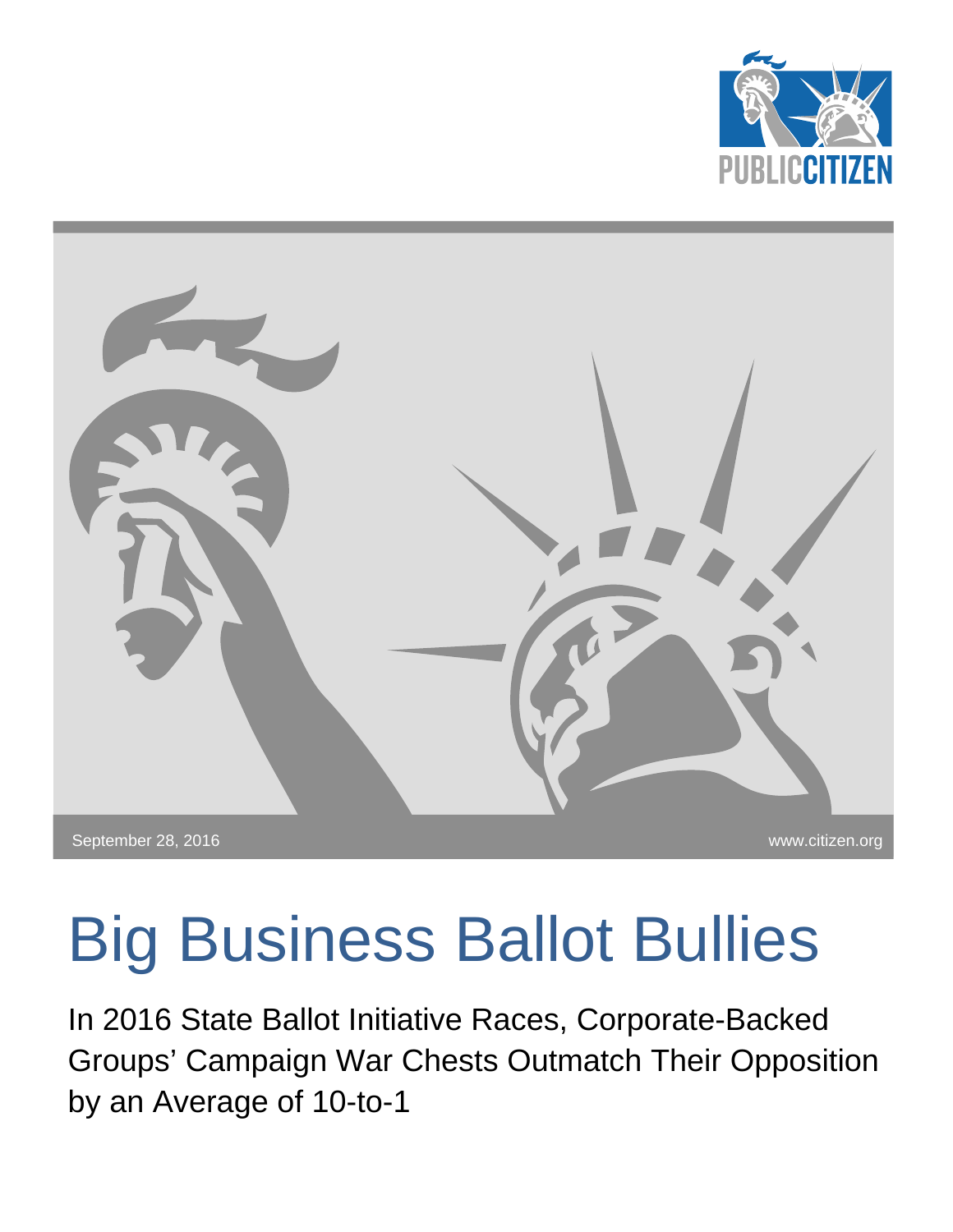#### **Acknowledgments**

This report was written by Rick Claypool, research director for Public Citizen's president's office and edited by Robert Weissman, president of Public Citizen.

#### **About Public Citizen**

Public Citizen is a national nonprofit organization with more than 400,000 members and supporters. We represent consumer interests through lobbying, litigation, administrative advocacy, research, and public education on a broad range of issues including consumer rights in the marketplace, product safety, financial regulation, worker safety, safe and affordable health care, campaign finance reform and government ethics, fair trade, climate change, and corporate and government accountability.



© 2016 Public Citizen.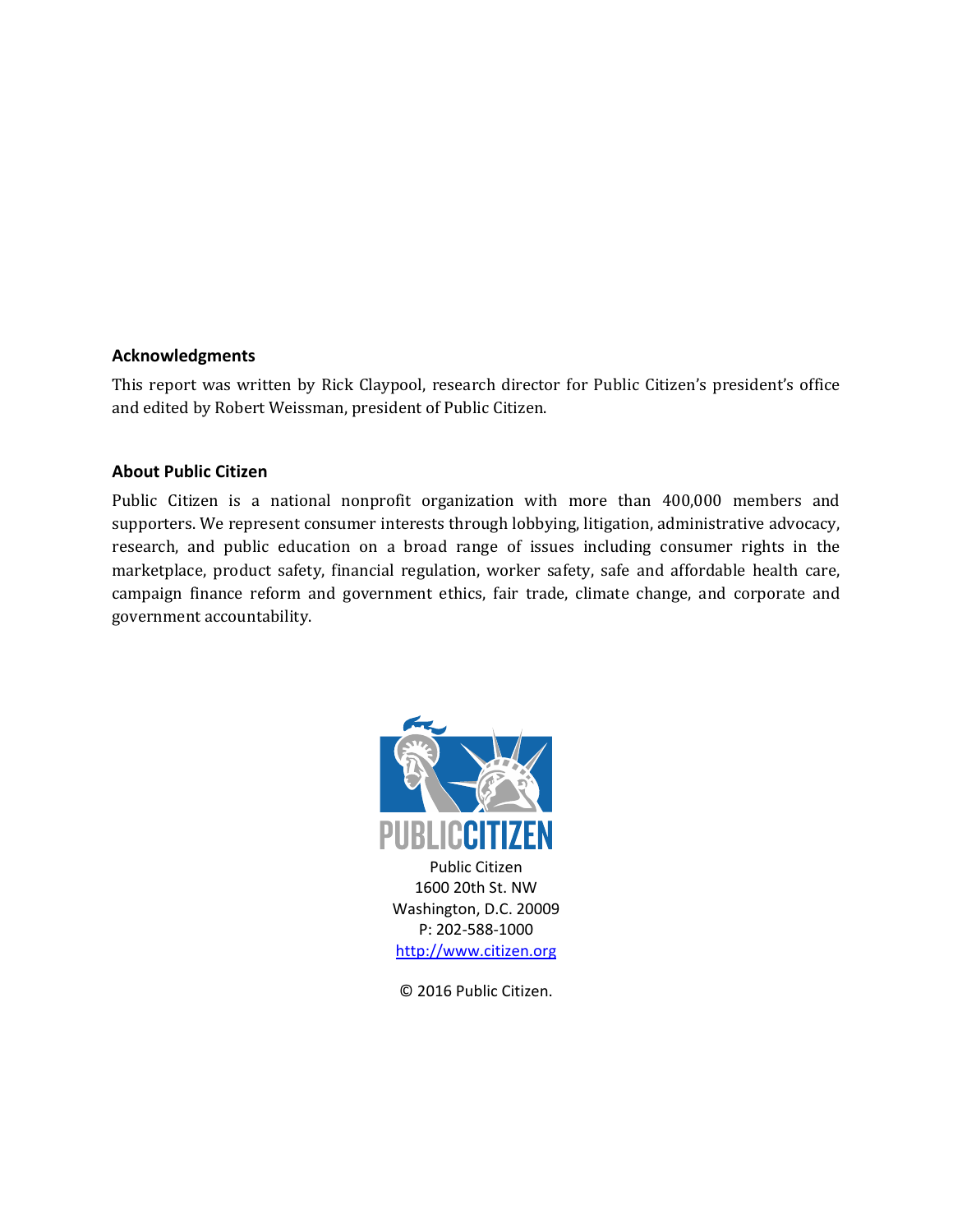#### **Table of Contents**

| Mandatory Setback from Oil and Gas Development Amendment (Amendment 78)  16             |
|-----------------------------------------------------------------------------------------|
|                                                                                         |
| Florida Solar Energy Subsidies and Personal Solar Use Initiative (Amendment 1) 19       |
|                                                                                         |
|                                                                                         |
|                                                                                         |
|                                                                                         |
| South Dakota Limit on Statutory Interest Rates for Loans (Constitutional Amendment U)28 |
|                                                                                         |
|                                                                                         |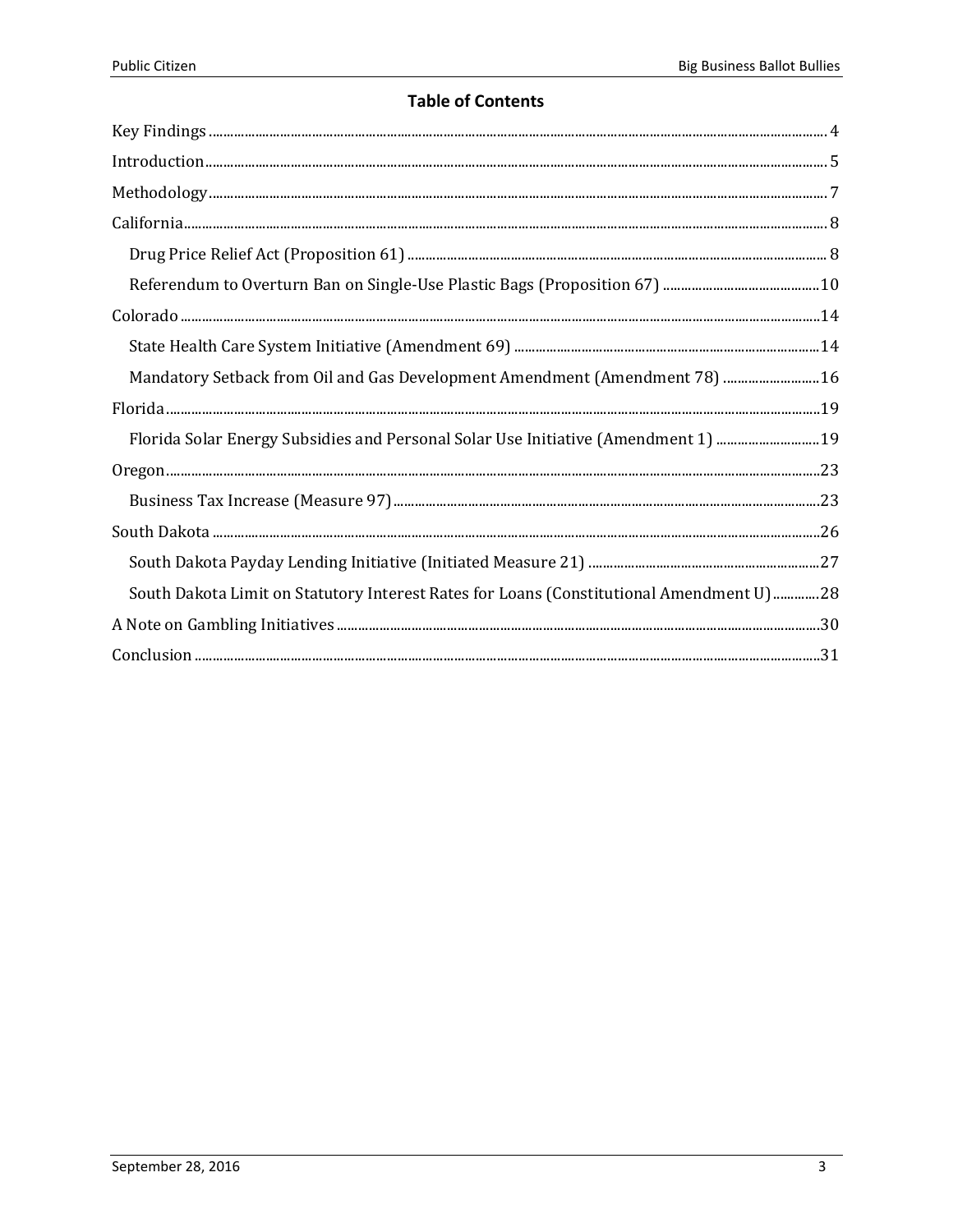## **Key Findings**

- Reviewing eight high-profile initiatives in five states in the 2016 election cycle, corporatebacked groups are out-fundraising their mostly non-corporate opposition by 10-to-1, through Sept. 15, 2016. (This average excludes races in which the non-corporate opposition has raised \$0.)
- Total corporate spending in the eight races through Sept. 15, 2016 is \$139,816,259.
- By far, the most expensive race examined in the study is for California's Drug Price Relief Act, where both sides have reported raising more than \$96 million – and 90% of that (\$86,602,172) is from the measure's pharmaceutical industry-backed opposition.
- The least expensive race examined is for South Dakota's



Payday Lending Initiative, where both sides together have reported raising \$686,348. In this race, a single corporation, a Georgia-based short-term lender (Select Management Resources) is the sole funder of the measure's opposition and has out-fundraised the initiative's proponents 16-to-1.

- The widest disparity between spending by corporate-backed groups and their mostly noncorporate opposition was found in the race for Colorado's Mandatory Setback from Oil and Gas Development Amendment, where corporate interests out-fundraised amendment proponents 24-to-1.
- The biggest corporate spenders so far are Pfizer and Johnson & Johnson, each of which contributed more than \$7 million toward defeating California's Drug Price Relief Act. Other top spenders include Anandarko Petroleum Corporation, which contributed \$6.55 million toward defeating Colorado's Mandatory Setback Amendment, and Duke Energy, which contributed \$5.7 million supporting the Florida solar initiative that favors utility companies.
- Races where groups opposing business interests report receiving \$0 include the campaign against South Dakota's Limit on Statutory Interest Rates For Loans (Amendment U) and all three gambling initiatives for which campaign finance data are available. The group supporting Amendment U also is solely backed by a single corporation, Select Management Resources.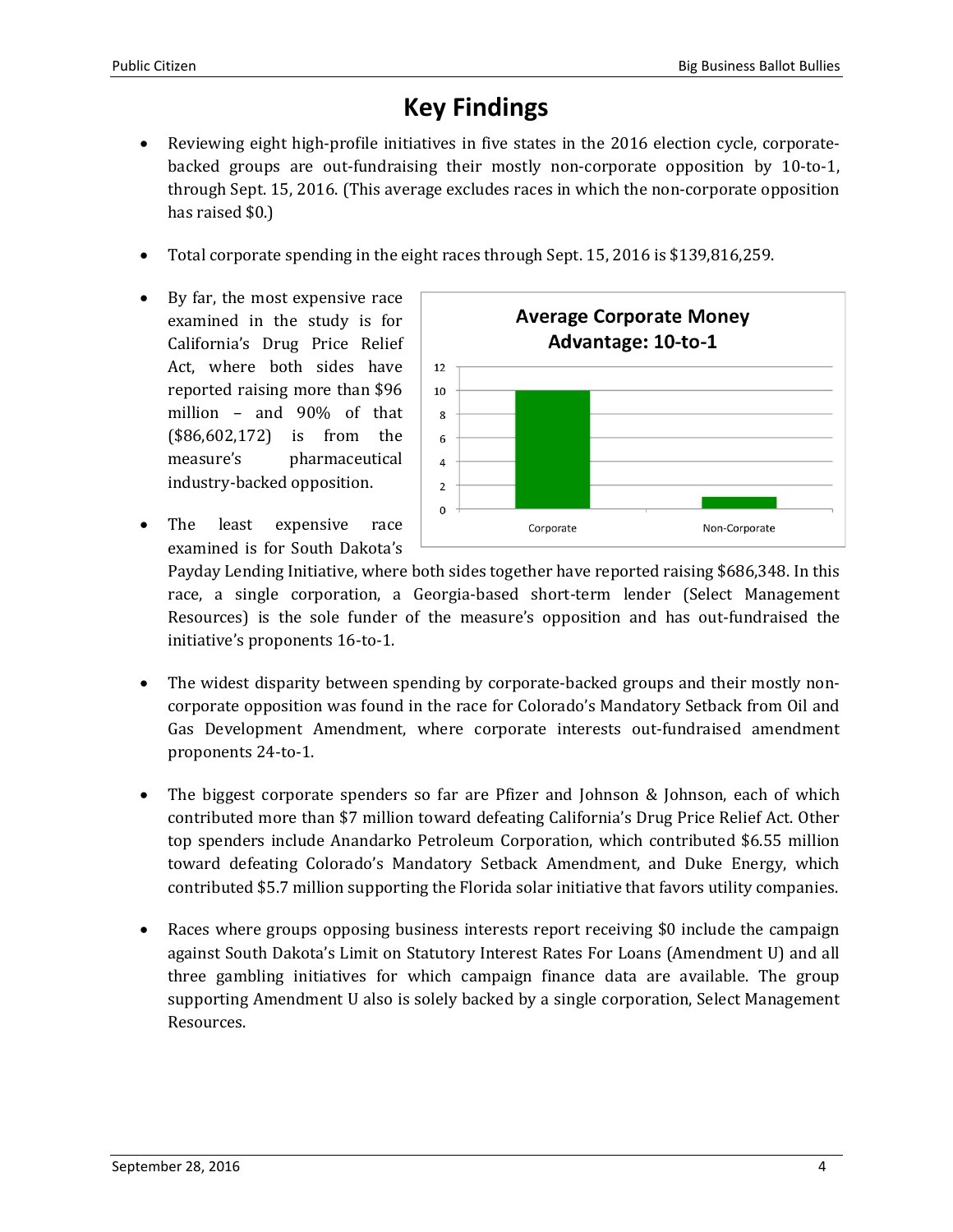## **Introduction**

tate ballot initiatives and referenda empower voters to democratically choose to adopt or reject proposed policies. Originally advanced by the Progressive and Populist movements as a means to check the power of the Gilded A[ge](#page-0-0) corporate and wealthy special interests that dominated the politics of the day, twenty-four [st](#page-4-0)ates<sup>1</sup> and the District of Columbia ultimately adopted some [fo](#page-4-1)rm of lawmaking via citizen-led petition campaigns.<sup>2</sup> But in 2016, as in recent election years,<sup>3</sup> big spending by corporate interests seeking to preserve the status quo and thwart reforms are threatening to stifle this powerful tool of grassroots democracy. S

This report highlights eight initiative and referendum campaigns in five states (California, Colorado, Florida, Oregon and South Dakota) in the 2016 election cycle, and in which business-backed campaigns have raised vastly disproportionate sums to defeat reforms they oppose. Among the policies targeted by corporate attacks are local efforts to reduce prescription drug prices, restrict predatory lending, limit fracking near homes and schools, advance universal health care, raise taxes on businesses, encourage rooftop solar adoption and prohibit the use of plastic bags at grocery stores.

In part because of historically low turnout in the  $2014$  midterm elections,<sup>4</sup> 2016 is a big year for ballot initiatives and referenda. In order for an initiative or referendum to [r](#page-4-2)each the ballot, states require campaigns to collect a certain number of signatures from voters. The number of signatures campaigns must collect typically is a percentage of the number votes cast in a previous election. For example, in California, a campaign must collect a number of signatures at least equal to five percent of the number of votes cast in previous gubernatorial election. For each state examined in this report except Florida, the signature threshold that initiative or referendum petitions were required to meet to reach the ballot was calculated from a percentage of vote[s](#page-4-3) cast in 2014. Ultimately, in 2016 a total of 74 citizen-initiated state ballot measures were certified.<sup>5</sup>

While it was in 2010 that the U.S. Supreme Court ruled in *Citizens United v. Federal Election Commission* to allow corporations to spend unlimited sums toward electing or defeating political candidates, the court rejected restrictions on corporate spending in initiative and referendum campaigns nearly four decades ago. This 1977 Supreme Court ruling, in a case called *First National* 

<span id="page-4-2"></span><sup>4</sup> Editorial, "The Worst Voter Turnout in 72 Years," The New York Times (Nov. 11, 2014), <http://www.nytimes.com/2014/11/12/opinion/the-worst-voter-turnout-in-72-years.html>

<span id="page-4-3"></span><sup>5</sup> Ballotpedia, "2016 ballot measures," (Accessed Sept. 20, 2016),

[https://ballotpedia.org/2016\\_ballot\\_measures](https://ballotpedia.org/2016_ballot_measures)

 <sup>1</sup> Alaska, Arizona, Arkansas, California, Colorado, Florida, Idaho, Illinois, Maine, Massachusetts, Michigan, Mississippi, Missouri, Montana, Nebraska, Nevada, North Dakota, Ohio, Oklahoma, Oregon, South Dakota, Utah, Washington and Wyoming. Most of these states adopted processes for legislation via direct democracy between 1898 and 1918. Late adopters include Alaska (1959, when it was recognized as a state), Florida (1968), Illinois (1970) and Mississippi (1992). Craig Holman, Ph.D., "An Assessment of New Jersey's Proposed Limited Initiative Process," Brennan Center for Justice at NYU School of Law (Dec. 31, 2000), <https://www.brennancenter.org/publication/assessment-new-jerseys-proposed-limited-initiative-process-0>

<span id="page-4-0"></span><sup>2</sup> *Ibid.*

<span id="page-4-1"></span><sup>3</sup> See Liz Essley White, "Big business crushed ballot measures in 2014," The Center for Public Integrity (Feb. 5, 2015),<https://www.publicintegrity.org/2015/02/05/16693/big-business-crushed-ballot-measures-2014>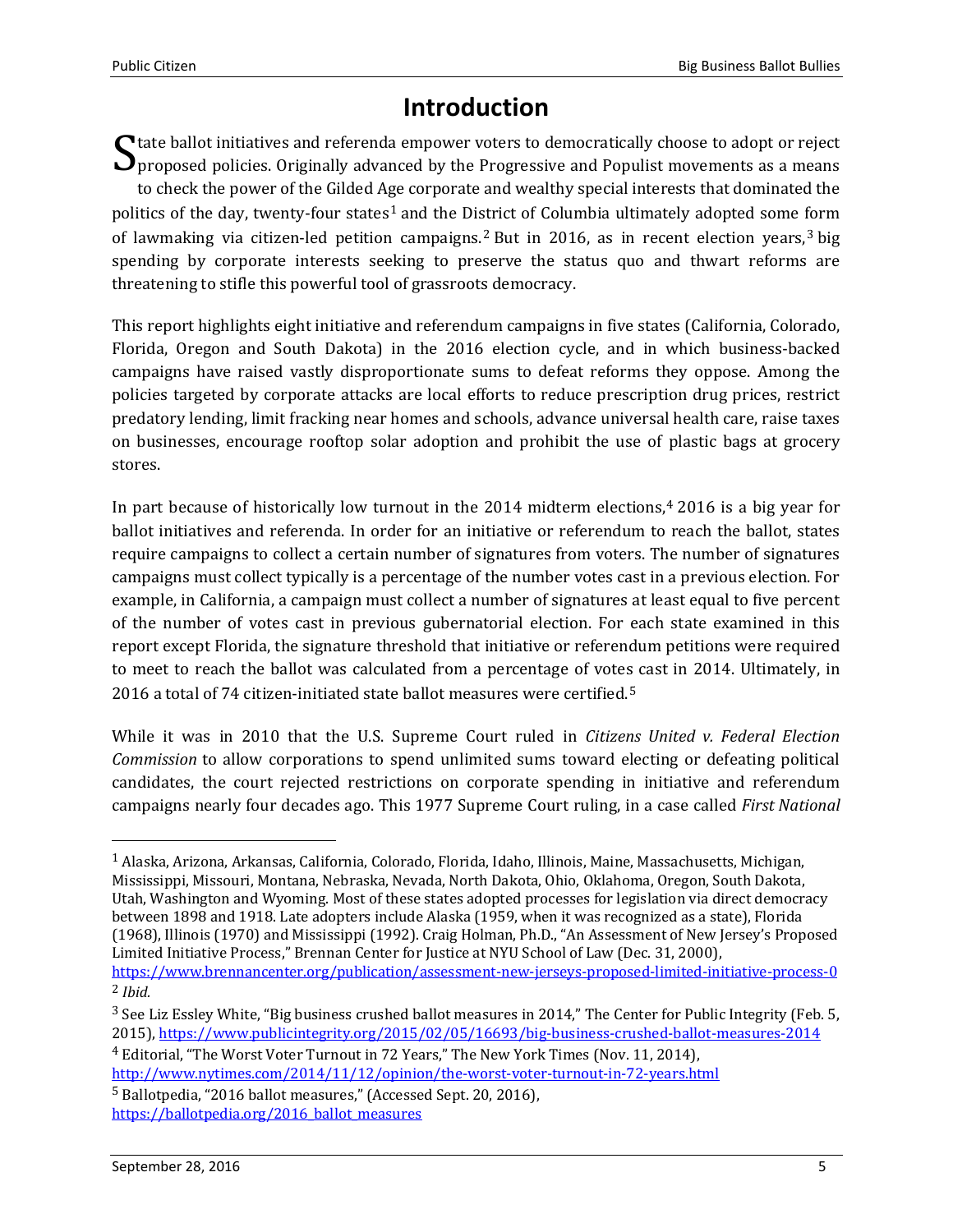*Bank of Boston v. Bellotti*, enables for-profit corporations to directly fund campaigns for or against initiatives and referenda on state ballots. Because of the *Bellotti* decision, corporations can hire paid petitioners to gather the names needed to secure an initiative's place on the ballot, pay public relations firms to generate positive press coverage and buy air time for political advertisements to influence voters.

|                                                                            |              | <b>Out-fundraising Their Opponents.</b>                       |                                                                      |                                                                    |
|----------------------------------------------------------------------------|--------------|---------------------------------------------------------------|----------------------------------------------------------------------|--------------------------------------------------------------------|
| <b>Initiative/Referendum</b>                                               | <b>State</b> | <b>Funds Raised by</b><br><b>Corporate-backed</b><br>Group(s) | <b>Funds Raised by</b><br><b>Mostly Non-Corporate</b><br>Opposition* | <b>Corporate Groups'</b><br><b>Fundraising</b><br><b>Advantage</b> |
| Drug Price Relief Act (Prop. 1)                                            | Calif.       | \$86,602,172                                                  | \$9,537,638                                                          | $9-to-1$                                                           |
| Referendum to Overturn Ban<br>on Single-Use Plastic Bags<br>(Prop. 67)     | Calif.       | \$2,844,550                                                   | \$1,187,644                                                          | $2.4-to-1$                                                         |
| State Health Care System<br>Initiative (Amend. 69)                         | Co.          | \$4,771,415.31                                                | \$751,015                                                            | $6.3-to-1$                                                         |
| Mandatory Setback from Oil<br>and Gas Development<br>Amendment (Amend. 78) | Co.          | \$16,904,293                                                  | \$703,536.91                                                         | $24-to-1$                                                          |
| <b>Right to Solar Energy Choice</b><br>Initiative (Amend. 1)               | FI.          | \$21,523,917                                                  | \$2,133,387                                                          | $10-to-1$                                                          |
| <b>Business Tax Increase</b><br>(Measure 97)                               | Ore.         | \$9,477,607                                                   | \$2,852,495                                                          | $3-to-1$                                                           |
| Payday Lending Initiative (I.M.<br>21)                                     | S.D.         | \$646,227                                                     | \$40,121                                                             | $16-to-1$                                                          |
| Limit on Statutory Interest<br>Rates for Loans (Amend. U)                  | S.D.         | \$1,781,612                                                   | \$0                                                                  | (opposition<br>reported no<br>contributions)                       |
| Average                                                                    |              | \$18,068,974                                                  | \$2,150,730                                                          | $10-to-1**$                                                        |

#### **Table 1: 2016 Races in Which Corporate-backed Initiative/Referenda Campaigns Are Vastly Out-fundraising Their Opponents.**

*\* See tables below for detailed breakdowns of corporate money received by the groups campaigning for or against each initiative or referendum.*

*\*\*Does not include the S.D. race where opposition raised \$0.*

<span id="page-5-0"></span>In 2014, corporate interests spent more than \$266 million on ballot initiatives.<sup>6</sup> Nearly \$88 million of this spending came from the health care sector, and nearly \$60 millio[n](#page-4-3) came from casino

 <sup>6</sup> Liz Essley White, "Big business crushed ballot measures in 2014," The Center for Public Integrity (Feb. 5, 2015),<https://www.publicintegrity.org/2015/02/05/16693/big-business-crushed-ballot-measures-2014>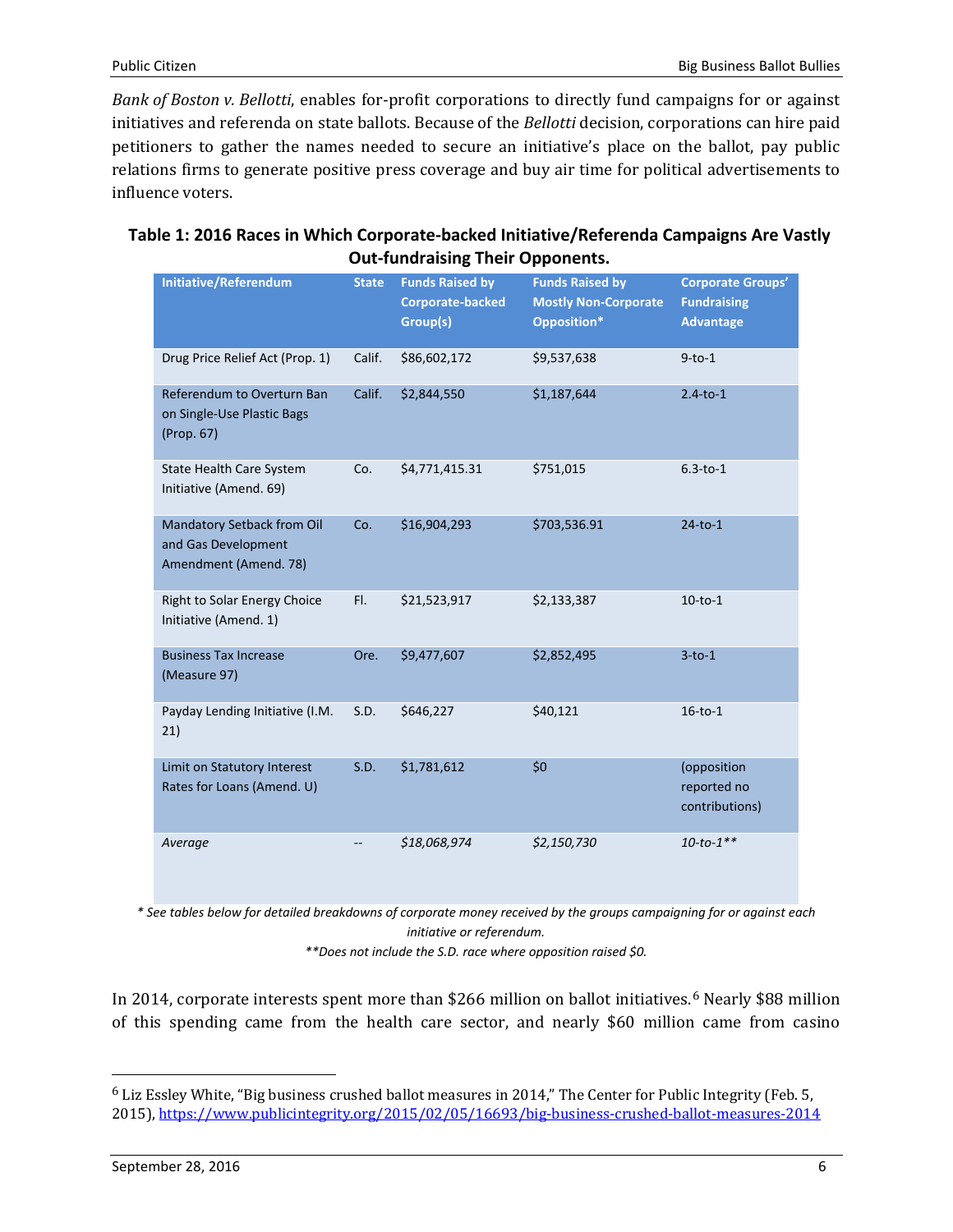interests. The top corporate ballot initiative spender in 2014 was Mile High USA[, w](#page-5-0)hich spent \$19.8 million toward an effort to expand gambling in Colorado (which voters rejected).<sup>7</sup>

Only after the results of the November 2016 elections will the success or failure of these corporate campaigns' vastly asymmetrical campaign fundraising be apparent. Nevertheless, regardless of the results on Election Day, it is hard to overstate the impact of corporate spending on these measures. With business interests spending as much as 24 times more than their opponents, proponents of ballot legislation that challenge corporate interests face unquestionably uphill battles. Clearly, direct democracy is undermined when business groups can dominate the media-moderated political discourse through an unrestricted mobilization of wealth that opponents without the backing of major corporations or billionaires can never hope to match. Too often, those trying to redress corporate abuses – using direct appeals to voters to overcome corporate influence over the legislative process – find themselves overwhelmed, as massive corporate spending defeats otherwise popular measures and citizens are deterred from filing referenda and initiatives in the first place.

## **Methodology**

The following case studies highlight corporate contributions in eight initiative and referendum campaigns in five states between Jan. 1, 2015 and Sept. 16, 2016. Public campaign finance contribution data were collected from each state's respective database. Groups that are characterized as "corporate" or "corporate-backed" received at least three-quarters of their funding from for-profit corporations, corporate-affiliated political action committees (PACs) and/o[r](#page-6-0) corporate-affiliated trade groups organized under section  $501(c)6$  of the U.S. tax code. All but one<sup>8</sup> received more than 95 percent of their funding from for-profit corporations or corporate-affiliated entities. In order to err on the side of under-counting corporate contributions, nonprofits organized u[nd](#page-6-1)er  $501(c)3$  and  $501(c)4$  of the tax code and which may serve as conduits for corporate dark money were not counted as corporate or corporate-affiliated. <sup>9</sup> Non-monetary/in-kind contributions are included with the monetary value disclosed by the campaign finance database. The number of contributions does not correct instances of multiple contributions by the same contributor.

<span id="page-6-2"></span> <sup>7</sup> *Ibid.*

<span id="page-6-0"></span><sup>8</sup> Florida's Consumers for Smart Solar, which is 82 percent corporate-funded.

<span id="page-6-1"></span><sup>9</sup> For example, the \$1,440,000 in contributions to Florida's Consumers for Smart Solar from 60 Plus Association, an ideological group with ties to Charles and David Koch's conservative political network, is not included, despite that group's corporate ties. For more about the connection between 60 Plus and the Koch brothers, see Michael Beckel, "Koch-backed seniors group low-balling election spending?" Center for Public Integrity (July 30, 2014)[, https://www.publicintegrity.org/2014/07/30/15163/koch-backed-seniors-group](https://www.publicintegrity.org/2014/07/30/15163/koch-backed-seniors-group-low-balling-election-spending)[low-balling-election-spending](https://www.publicintegrity.org/2014/07/30/15163/koch-backed-seniors-group-low-balling-election-spending)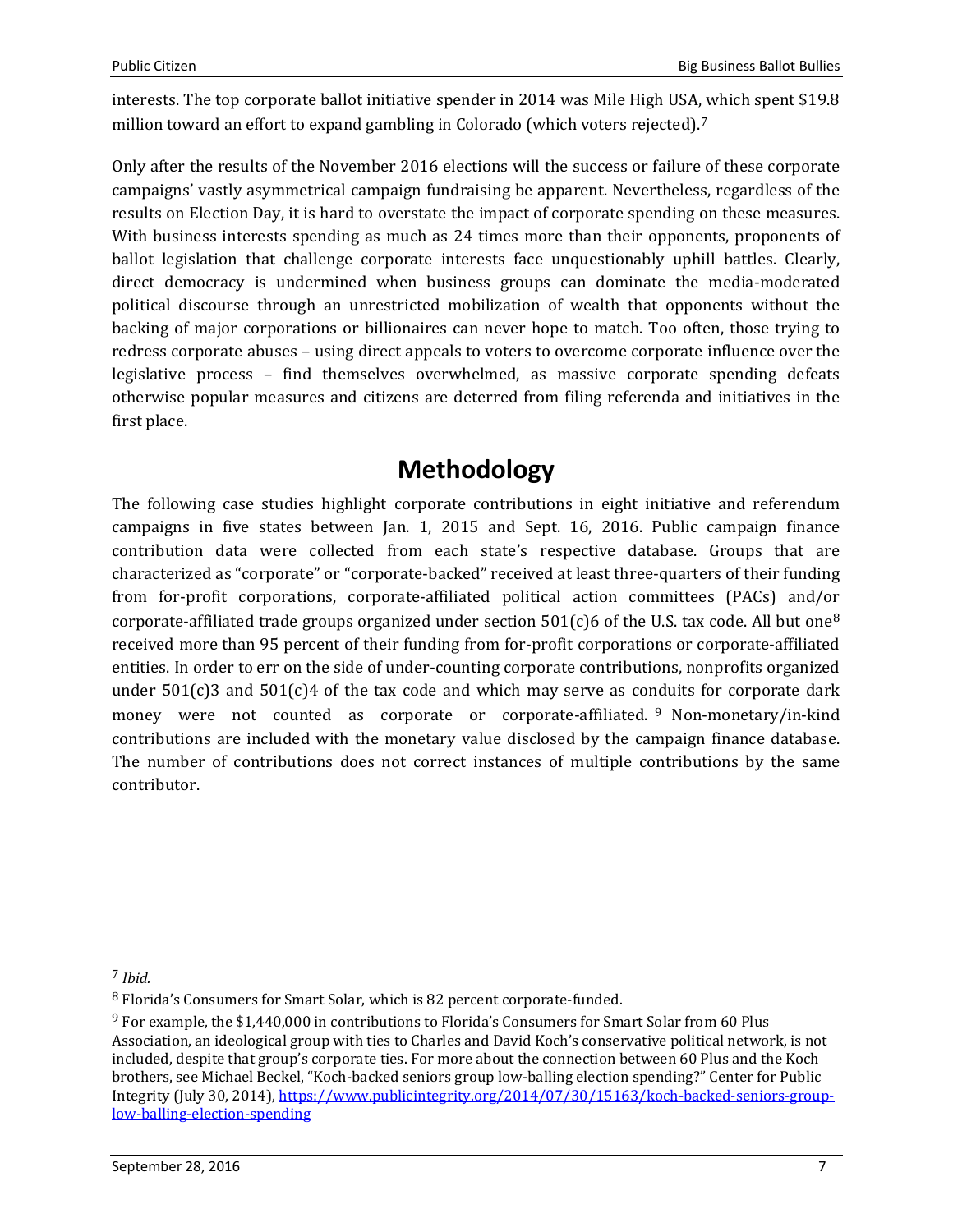# **California**

In California, both the initiative for the Drug Price Relief Act (Proposition 61) and the Referendum to Overturn Ban on Single-Use Plastic Bags (Proposition 67) have attracted significant attention from the corporate interests these pieces of legislation most directly impact: the pharmaceutical industry and the plastics industry, respectively.

To qualify for the California ballot, a "statute" (legislative initiative) or referendum campaign must collect at as many voters' signatures as five percent of the votes cast in previous [gu](#page-6-2)bernatorial election (for constitutional amendment campaigns, the threshold is eight percent).<sup>10</sup> For statute and referendum campaigns held from 2015 to 2018, the signature threshold is 365,880 – 27 perce[nt](#page-7-0) lower than the most recent previous threshold and the lowest the threshold has been since 1982.<sup>11</sup>

The lower-than-usua[l t](#page-7-1)hreshold means Californians will have the opportunity to vote on a total of 17 ballot measures,<sup>12</sup> which have led to the collection of [ne](#page-7-2)arly \$200 million in campaign contributions to campaigns for or against the various measures.<sup>13</sup>

#### **Drug Price Relief Act (Proposition 61)**

The Drug Price Relief Act, which seeks to r[edu](#page-7-3)ce the price of prescription drugs, was proposed as an initiative campaign effort in April 2015.<sup>14</sup> The act's stated purpose is to "enable the State of California to pay the same prices for prescription drugs as the prices paid by the Un[ite](#page-7-4)d States Department of Veteran Affairs, thus rectifying the imbalance among government payers."<sup>15</sup>

<span id="page-7-0"></span><https://www.brennancenter.org/publication/assessment-new-jerseys-proposed-limited-initiative-process-0> <sup>11</sup> The previous threshold (for 2011 to 2014) was 504,760. The 1979 to 1982 threshold was 346,110. BallotPedia, "Laws governing the initiative process in California," (Accessed Sept. 20, 2016),

[https://ballotpedia.org/Laws\\_governing\\_the\\_initiative\\_process\\_in\\_California](https://ballotpedia.org/Laws_governing_the_initiative_process_in_California)

<sup>&</sup>lt;sup>10</sup> Craig Holman, Ph.D., "An Assessment of New Jersey's Proposed Limited Initiative Process," Brennan Center for Justice at NYU School of Law (Dec. 31, 2000), page 13,

<span id="page-7-1"></span><sup>12</sup> Adam Nagourney, "The California Voter Ordeal: 17 Decisions on the Ballot," The New York Times (Sept. 5, 2016),<http://www.nytimes.com/2016/09/06/us/california-voter-initiatives.html>

<span id="page-7-5"></span><span id="page-7-2"></span><sup>&</sup>lt;sup>13</sup> John Myers and Sophia Bollag, "The money is starting to roll in on California's 17 ballot propositions. A lot of it," *Los Angels Times* (Aug. 11, 2016), [http://www.latimes.com/politics/la-pol-ca-money-raised-november](http://www.latimes.com/politics/la-pol-ca-money-raised-november-california-propositions-20160811-snap-htmlstory.html)[california-propositions-20160811-snap-htmlstory.html](http://www.latimes.com/politics/la-pol-ca-money-raised-november-california-propositions-20160811-snap-htmlstory.html)

<span id="page-7-3"></span><sup>14</sup> Summary of the California Drug Price Relief Act filed with the initiative coordinator at the California attorney general's office, available at [https://oag.ca.gov/system/files/initiatives/pdfs/15-0009](https://oag.ca.gov/system/files/initiatives/pdfs/15-0009%20%28Prescription%20Drug%20Costs%29.pdf)  [%28Prescription Drug Costs%29.pdf](https://oag.ca.gov/system/files/initiatives/pdfs/15-0009%20%28Prescription%20Drug%20Costs%29.pdf)

<span id="page-7-4"></span><sup>15</sup> *Ibid.*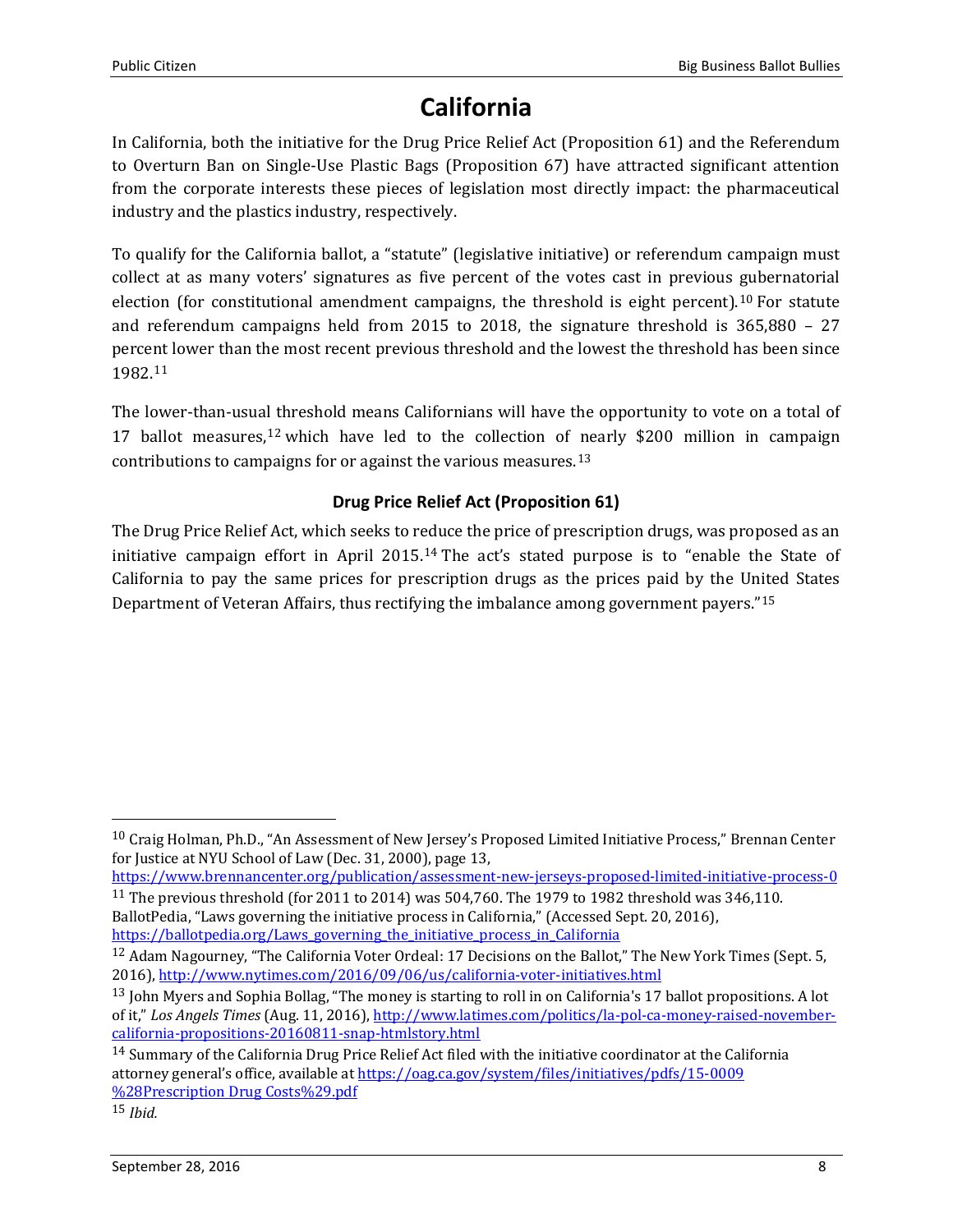

The leading proponent of the Drug Price Relief Act is the AIDS Healthcare Foundation, a Los Angeles-based nonprofit organization that prov[ide](#page-7-5)s medical for HIV/ADS patients and advocates for improved treatments and lower drug prices.<sup>16</sup> The group formed Californians for Lower Drug Prices and collected nearly 543,000 signatures, and the California secreta[ry](#page-8-0) of state's office announced the initiative's qualification for the ballot in December 2015.<sup>17</sup> AIDS Healthcare Foundation has so far contrib[ute](#page-8-1)d \$9,405,715 toward the effort (98 percent of the funding the campaign has thus far received.<sup>18</sup>

At the time of the secretary of state's announcement, the initiative's pharmaceutical industry opponents, led by the Pharmaceutical Research and Manufacturers of America (PhRMA), had already amassed nearly \$38 millio[n fr](#page-8-2)om 30 drug companies for the group it formed, Californians Against the Misleading RX Measure.<sup>19</sup> By September 2016, the corporate contributions would swell to more than \$86 million, with contributions from drug companies such as Pfizer and Johnson & Johnson exceeding \$7.2 million each. This means that the drug industry contributions toward opposing the Drug Price Relief Act makes up more than 40 percent of all contributions to all 17 initiatives on the November ballot.

<span id="page-8-1"></span><sup>18</sup> Campaign finance data available via California Secretary of State's office,

<http://powersearch.sos.ca.gov/advanced.php> (Accessed Sept. 7, 2016)

 <sup>16</sup> See AIDS Healthcare Foundation website, [http://www.aidshealth.org](http://www.aidshealth.org/)

<span id="page-8-0"></span><sup>17</sup> Jim Miller, "Drug price-control measure qualifies for fall 2016 ballot," *The Sacramento Bee* (Dec. 18, 2015), <http://www.sacbee.com/news/politics-government/capitol-alert/article50484140.html>

<span id="page-8-2"></span><sup>19</sup> *Ibid.*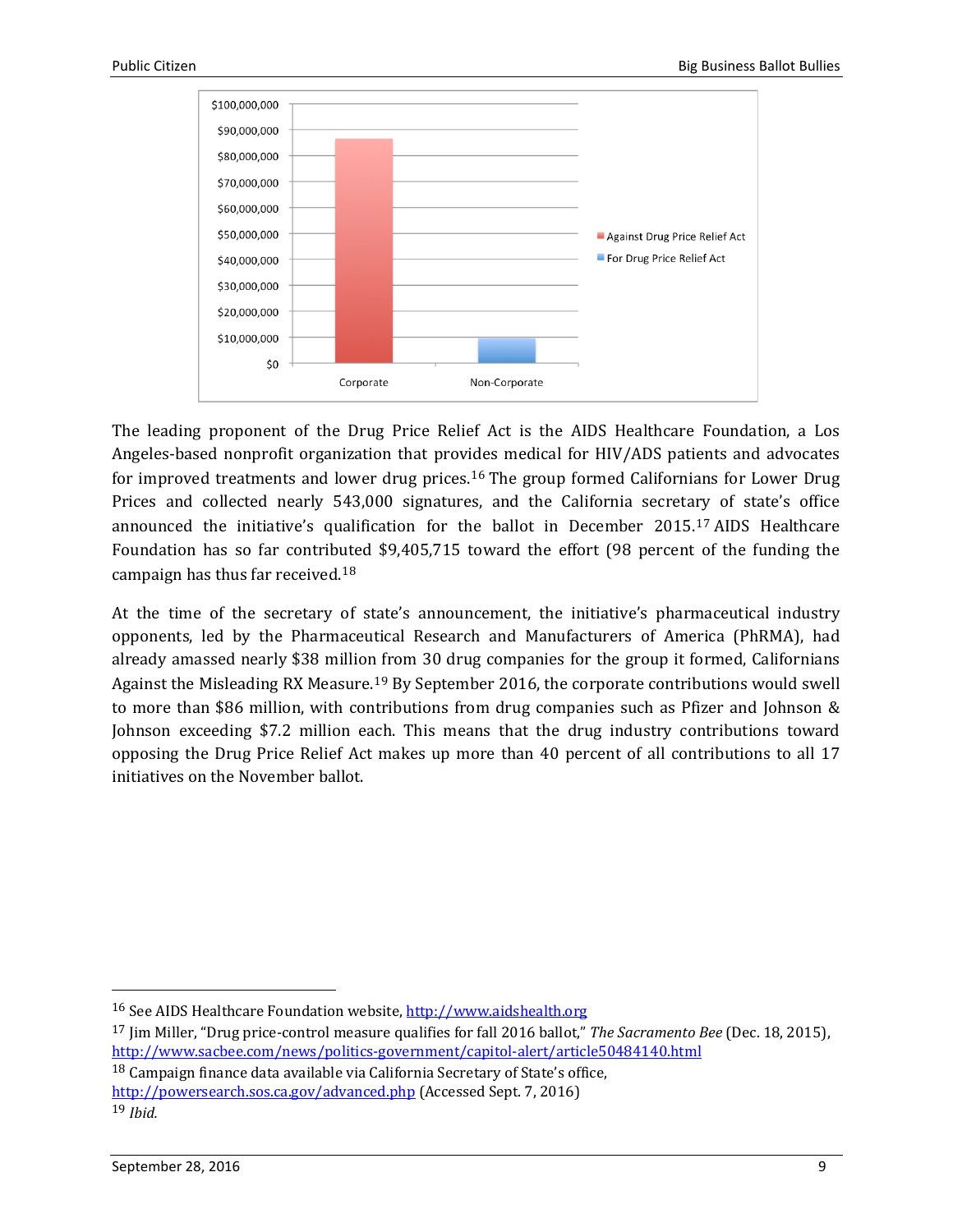#### **Table 2A: Corporate-backed Opponents of the Drug Price Relief Act Raised More Than Nine Times the Money of the Initiative's Proponents.**

| <b>Group Name</b>                                                            | Support /<br><b>Oppose</b> | <b>Corporate / Business</b><br><b>Group Contributions</b> | <b>Total Contributions</b> | <b>Number of</b><br><b>Contributions</b> | % Corporate /<br><b>Business Group</b><br><b>Contributions</b> |
|------------------------------------------------------------------------------|----------------------------|-----------------------------------------------------------|----------------------------|------------------------------------------|----------------------------------------------------------------|
| Californians for<br>Lower Drug<br>Prices                                     | Support                    | \$0                                                       | \$9,537,638                | 459                                      | 0%                                                             |
| <b>Californians</b><br>Against the<br><b>Misleading RX</b><br><b>Measure</b> | Oppose                     | \$86,602,172                                              | \$86,602,172               | 95                                       | 100%                                                           |

*Source: California Secretary of State's office (data accessed Sept. 7, 2016)*

#### **Table 2B: Top Corporate Contributions Supporting or Opposing California Drug Price Relief Act**

| <b>Rank</b>    | <b>Corporation / Group</b>                        | <b>Contribution</b><br><b>Amount</b> | <b>Headquarters</b><br><b>State</b> | <b>Recipient Group</b>                                | Support /<br><b>Oppose</b> |
|----------------|---------------------------------------------------|--------------------------------------|-------------------------------------|-------------------------------------------------------|----------------------------|
| 1              | Pfizer, Inc.                                      | \$7,212,000                          | <b>New York</b>                     | Californians Against the Misleading RX Measure        | Oppose                     |
| $\mathbf{1}$   | Johnson & Johnson                                 | \$7,212,000                          | <b>New Jersey</b>                   | Californians Against the Misleading RX Measure        | Oppose                     |
| 3              | Amgen                                             | \$5,617,000                          | California                          | Californians Against the Misleading RX Measure        | Oppose                     |
| $\overline{4}$ | AbbVie Inc.                                       | \$5,203,000                          | <b>Illinois</b>                     | <b>Californians Against the Misleading RX Measure</b> | Oppose                     |
| 4              | Sanofi-Aventis U.S.                               | \$5,203,000                          | New Jersey                          | Californians Against the Misleading RX Measure        | Oppose                     |
| 6              | AstraZeneca<br><b>Pharmaceuticals LP</b>          | \$4,923,000                          | <b>Delaware</b>                     | <b>Californians Against the Misleading RX Measure</b> | Oppose                     |
| 7              | Gilead Sciences, Inc.                             | \$4,000,000                          | California                          | Californians Against the Misleading RX Measure        | Oppose                     |
| 8              | Allergan USA, Inc.                                | \$3,818,000                          | <b>New Jersey</b>                   | <b>Californians Against the Misleading RX Measure</b> | Oppose                     |
| 9              | <b>Biogen</b>                                     | \$3,538,000                          | Massachusetts                       | Californians Against the Misleading RX Measure        | Oppose                     |
| 9              | <b>Bristol-Myers Squibb</b><br>Company            | \$3,538,000                          | <b>New York</b>                     | <b>Californians Against the Misleading RX Measure</b> | Oppose                     |
| 9              | Eli Lilly and Company                             | \$3,538,000                          | Indiana                             | Californians Against the Misleading RX Measure        | Oppose                     |
| 9              | GlaxoSmithKline                                   | \$3,538,000                          | <b>North Carolina</b>               | <b>Californians Against the Misleading RX Measure</b> | Oppose                     |
| 9              | Novo Nordisk Inc.                                 | \$3,538,000                          | New Jersey                          | Californians Against the Misleading RX Measure        | Oppose                     |
| 9              | <b>Novartis</b><br>Pharmaceuticals<br>Corporation | \$3,538,000                          | <b>New York</b>                     | Californians Against the Misleading RX Measure        | Oppose                     |

*Source: California Secretary of State's office (data accessed Sept. 7, 2016). Top contributions charts in this report generally refer to the top 10 contributions but include more when equivalent contributions make contributors "tied" within the top 10.*

#### **Referendum to Overturn Ban on Single-Use Plastic Bags (Proposition 67)**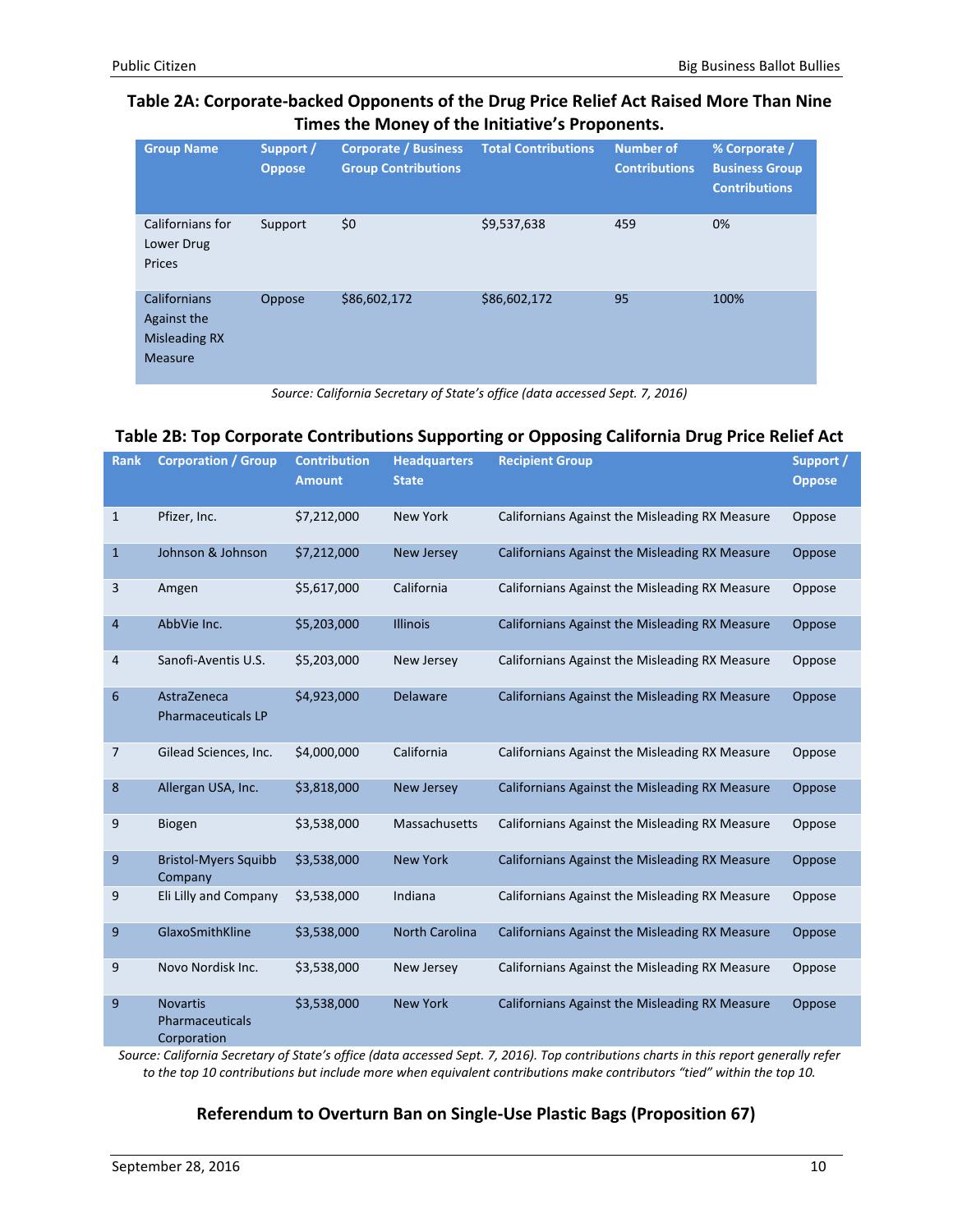California became the first state to ban single-use plastic bags following the [pas](#page-8-0)sage of state legislation that was signed into law by Gov. Jerry Brown on September 30, 2014.<sup>20</sup> Embraced by environmental advocates and the grocery sector, the legislation aimed to eliminate the use of plastic grocery bags by July 1, 2015, including by providing loans intended to help plastic bag manufacturers transition into operations capable of producing reusable bags.<sup>[21](#page-10-0)</sup>



In February 2015, the plastics industry-backed campaign group, American Progressive Bag Alliance, submitted more than 800,000 signatures to the secretary of state, qualifying its referendum on the bag ban for the ballot and halting the implementation of the ban (until after the November 2016 vote, if the referendum fails). The bag ban opponents claim that the true purpose of the legislation is increasing grocery reve[nue](#page-10-1)s with the 10-cent fee shoppers would pay for paper grocery bags after the law's implementation.<sup>22</sup>

<span id="page-10-2"></span>The coalition supporting the bag ban, organized as California vs. Big Plastic, includes environmental groups like the Sierra Club and business groups like the California Grocers Association. The campaigns for and against the bag ban provide an example of different corporate interests taking opposing sides on an issue. This is not to say that both groups are equally under the influence of corporate interests. As Table 4 shows, the anti-ban American Progressive Bag Alliance, which has more than double the funds of all four pro-ban groups together, is 100 percent corporate-backed. While corporate interests are indeed supporting the ban with substantial contributions, these contributions make up less than half of the contributions the pro-ban groups have received, and

 <sup>20</sup> Melody Gutierrez, "California becomes first state to ban plastic bags," SFGate (Sept. 30, 2014),

<span id="page-10-0"></span><http://www.sfgate.com/politics/article/California-becomes-first-state-to-ban-plastic-bags-5791041.php> 21 *Ibid.*

<span id="page-10-1"></span><sup>22</sup> Patrick McGreevy, "California's plastic-bag ban put on hold by ballot referendum," *Los Angels Times* (Feb. 24, 2015)[, http://www.latimes.com/local/political/la-me-pc-california-plastic-bag-ban-20150223-story.html](http://www.latimes.com/local/political/la-me-pc-california-plastic-bag-ban-20150223-story.html)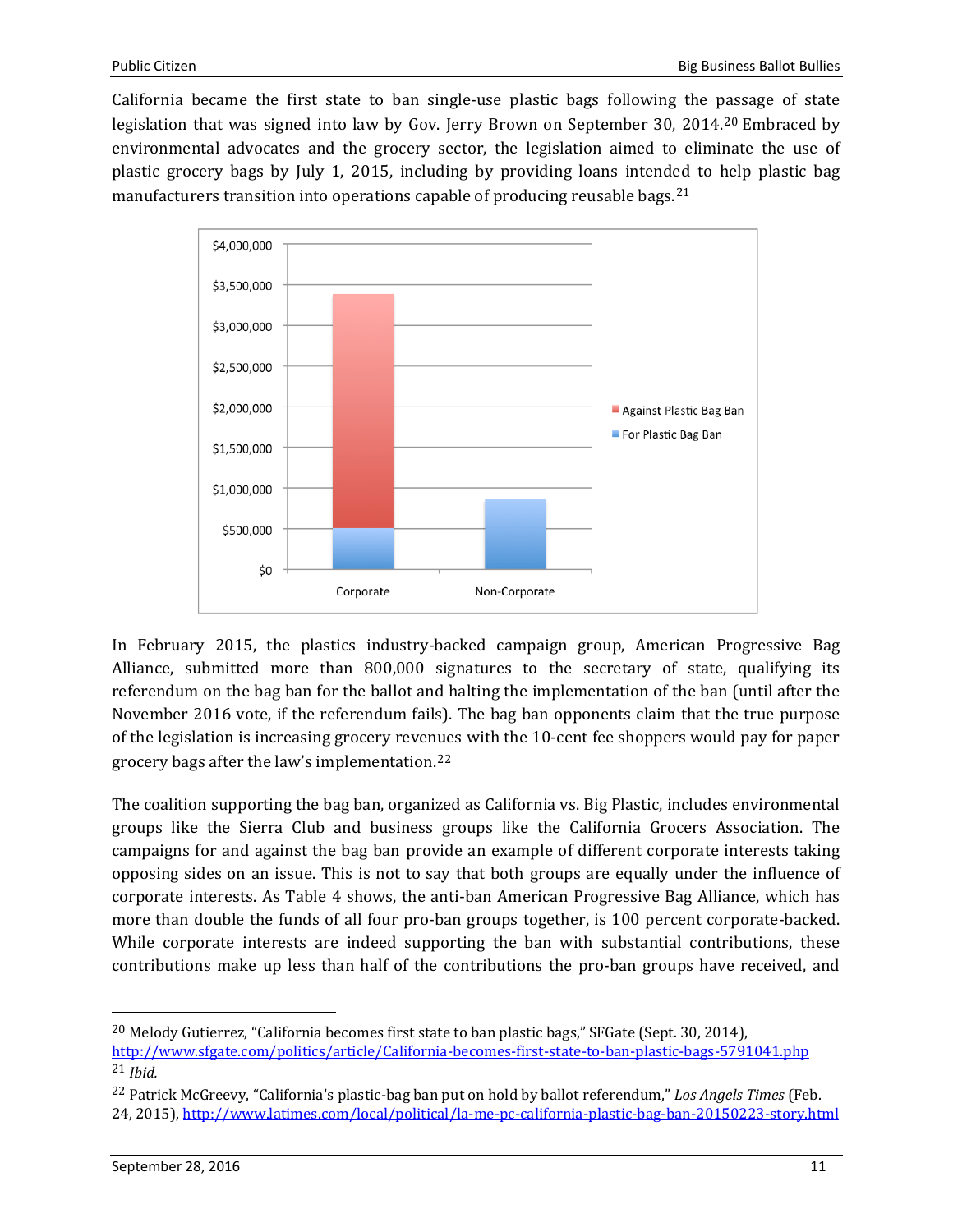amount to a sum equal to about 17 percent of what the corporate-backed American Progressive Bag Alliance has received.

#### **Table 3A: Corporate-Backed Opponents of the Bag Ban have Raised More Than Double the Money of Those Groups Seeking to Keep It in Place.**

| <b>Group Name</b>                                                                                                   | Support /<br><b>Oppose</b> | <b>Corporate / Business</b><br><b>Group Contributions</b> | <b>Total Contributions</b> | <b>Number of</b><br><b>Contributions</b> | % Corporate /<br><b>Business Group</b><br><b>Contributions</b> |
|---------------------------------------------------------------------------------------------------------------------|----------------------------|-----------------------------------------------------------|----------------------------|------------------------------------------|----------------------------------------------------------------|
| Yes on $67 -$<br>Protect the<br>Plastic Bag Ban                                                                     | Support                    | \$397,600                                                 | \$494,573                  | 58                                       | 80%                                                            |
| Committee to<br>Protect the<br>Plastic Bag Ban<br>(sponsored by<br>the California<br><b>Grocers</b><br>Association) | Support                    | \$109,000                                                 | \$109,000                  | 14                                       | 100%                                                           |
| Save the Bag Ban<br>(sponsored by<br>Environment<br>California)                                                     | Support                    | \$0                                                       | \$662,512                  | 1,779                                    | 0%                                                             |
| Californians<br><b>Against Waste</b>                                                                                | Support                    | \$0                                                       | \$8,638                    | 28                                       | 0%                                                             |
| Save the Bay<br><b>Action Fund</b><br>Committee to<br>Support<br>Proposition 67                                     | Support                    | \$0                                                       | \$95,000                   | 3                                        | 0%                                                             |
| American<br><b>Progressive Bag</b><br>Alliance (a<br>project of the<br>Society of the<br>Plastics Industry)         | Oppose                     | \$2,879,383                                               | \$2,879,383                | 30                                       | 100%                                                           |

*Source: California Secretary of State's office (data accessed Sept. 15, 2016)*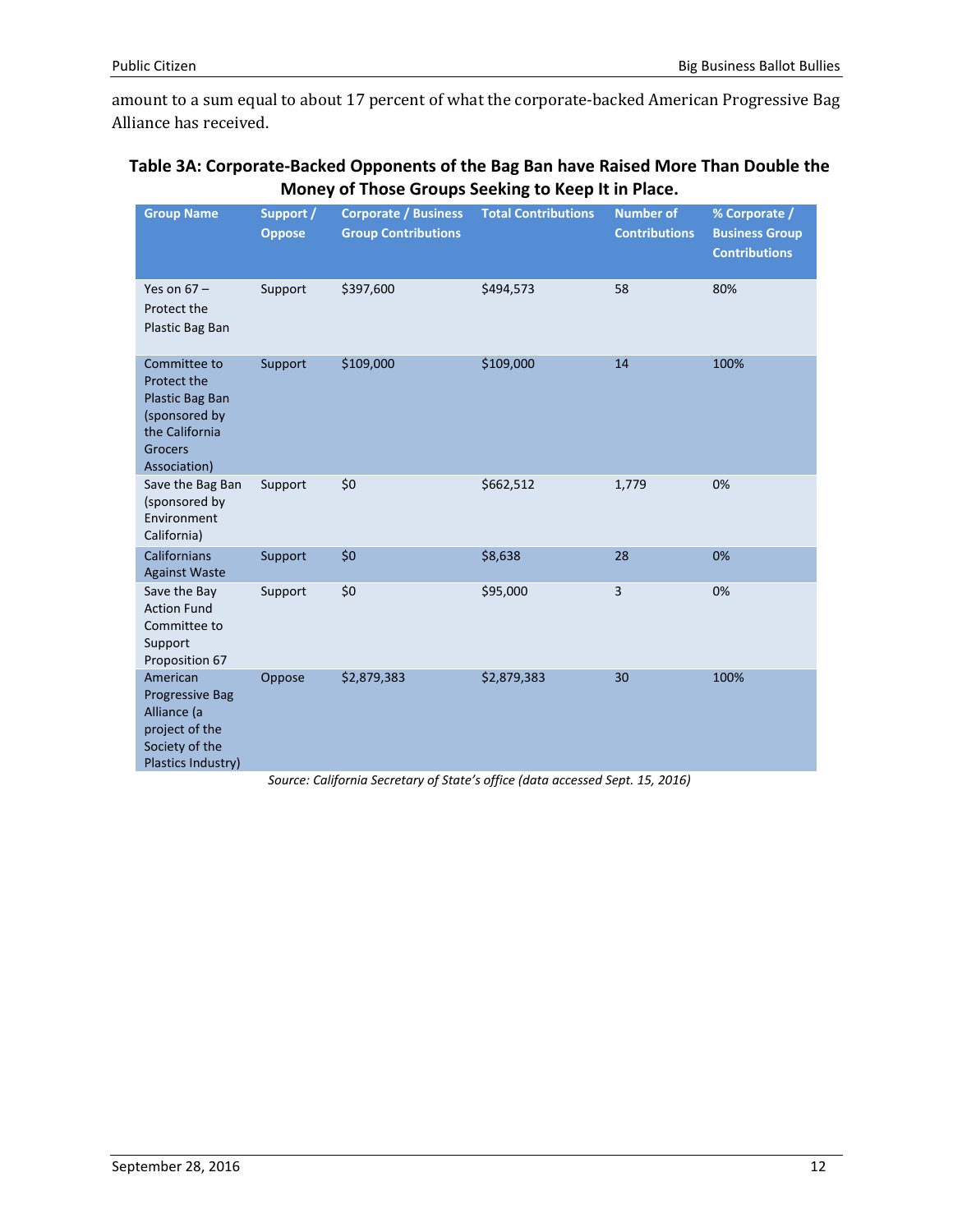#### **Table 3B: Top Corporate / Business Group Contributions Supporting or Opposing Plastic Bag Ban Referendum**

| <b>Rank</b>    | <b>Corporation / Group</b>                                                                        | <b>Contribution</b><br><b>Amount</b> | <b>Headquarters</b><br><b>State</b> | <b>Recipient Group(s)</b>                                              | <b>Support</b><br><b>Oppose</b> |
|----------------|---------------------------------------------------------------------------------------------------|--------------------------------------|-------------------------------------|------------------------------------------------------------------------|---------------------------------|
| $\mathbf{1}$   | Hilex Poly Co. LLC                                                                                | \$1,082,239                          | S.C.                                | American Progressive Bag Alliance                                      | Oppose                          |
| $\overline{2}$ | <b>Formosa Plastics</b><br>Corporation U.S.A.                                                     | \$748,441                            | N.J.                                | American Progressive Bag Alliance                                      | Oppose                          |
| 3              | Superbag Corp.                                                                                    | \$601,869                            | <b>Texas</b>                        | American Progressive Bag Alliance                                      | Oppose                          |
| 4              | Advance Polybag, Inc.                                                                             | \$446,833                            | <b>Texas</b>                        | American Progressive Bag Alliance                                      | Oppose                          |
| 5              | <b>California Grocers</b><br>Association                                                          | \$209,000                            | Calif.                              | Committee to Protect the Plastic Bag Ban<br>California vs. Big Plastic | Support                         |
| 6              | <b>Albertsons Safeway</b>                                                                         | \$105,000                            | Ariz.                               | California vs. Big Plastic                                             | Support                         |
| 7              | Ralphs/Food 4 Less                                                                                | \$80,000                             | Ohio                                | California vs. Big Plastic                                             | Support                         |
| 8              | Raley's                                                                                           | \$25,000                             | Calif.                              | California vs. Big Plastic                                             | Support                         |
| 9              | Smart & Final                                                                                     | \$10,000                             | Calif.                              | California vs. Big Plastic                                             | Support                         |
| 10             | <b>Retailers for a Better</b><br>California (sponsored<br>by California Retailers<br>Association) | \$5,000                              | Ohio                                | California vs. Big Plastic                                             | Support                         |
| 10             | Roplast Industries<br>Incorporated                                                                | \$5,000                              | Ohio                                | California vs. Big Plastic                                             | Support                         |

*Source: California Secretary of State's office (data accessed July 15, 2016)*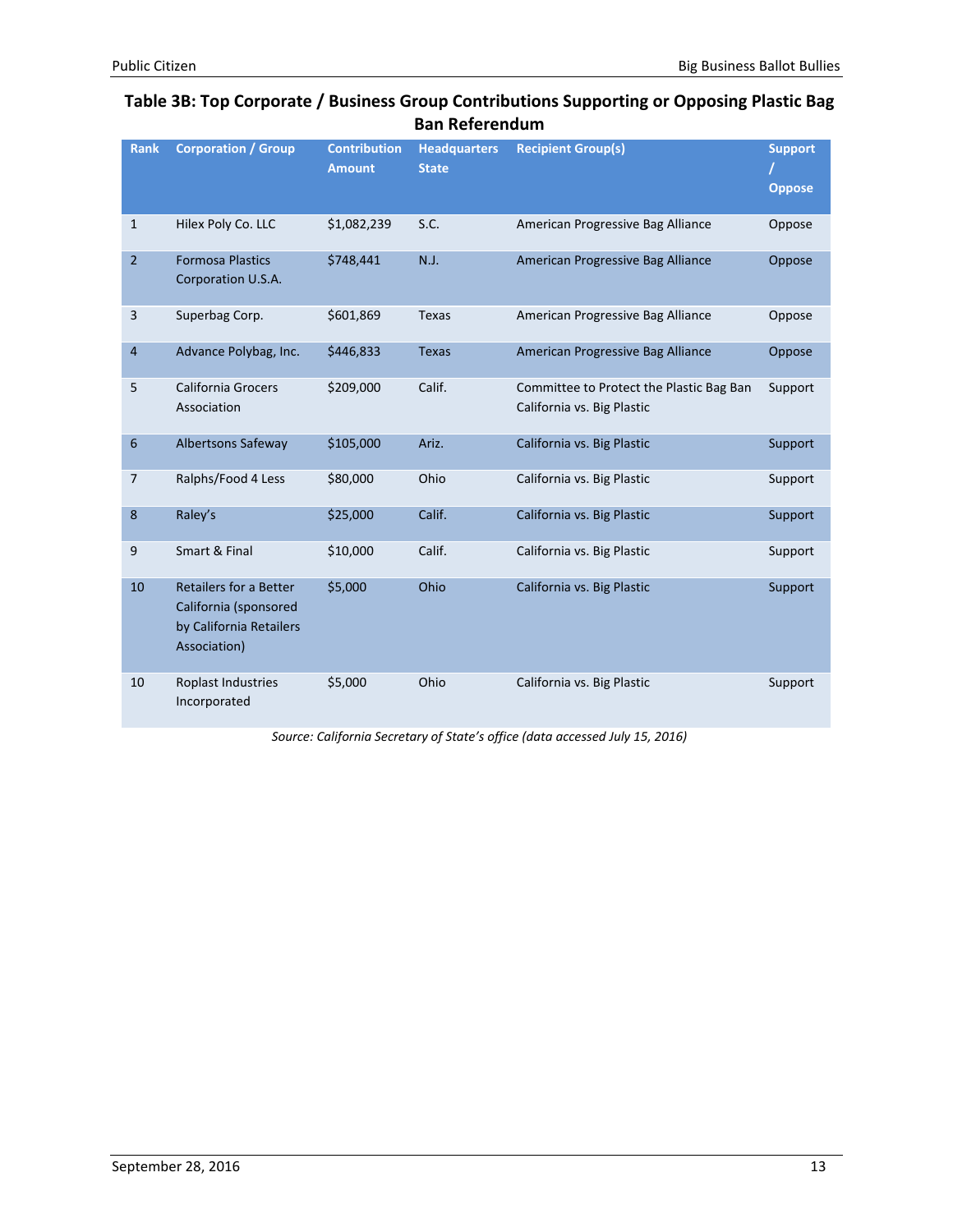## **Colorado**

In Colorado, the State Health Care System Initiative (Amendment 69) and the Mandatory Setback from Oil and Gas Development Amendment (Amendment 78) are among that state's initiatives that have attracted considerable corporate opposition, in particular from the health insurance industry and the fossil fuel industry, respectively.

To qualify for the Colorado ballot, an initiative must collect as many voters' signatures as five percent of the votes cast in the previous election for secretary of state, an elected office in Colorado. For campaigns held [fro](#page-10-2)m 2015 to 2018, the signature threshold is 98,492, an increase from previous recent years.<sup>23</sup>

On Election Day 2016, voters will decide on a total of nine statewide ballot measures. Until recently, that number had been eleven, but two measures were struck from the ballot. One of those measures, the Mandatory Setback from Oil and Gas Development Amendment, is discussed below in this report.

#### **State Health Care System Initiative (Amendment 69)**

The State Health Care System Initiative seeks to replace the for-profit health insurance system with a public system, dubbed "C[olo](#page-13-0)radoCare," that would essentially act as the single payer for Colorado citizens' medical expenses.<sup>24</sup> Passage of the measure would [mak](#page-13-1)e Colorado the first U.S. state to adopt a truly universal, single-payer st[yle](#page-13-2) health care system.<sup>25</sup> The ColoradoCare Yes campa[ign](#page-13-3) turned in more than 156,000 signatures,<sup>26</sup> and is funded primarily from individual contributions.<sup>27</sup>

<span id="page-13-1"></span><sup>25</sup> Single-payer "style" because, technically, ColoradoCare would not be a true single payer system, as it would continue to work alongside Medicare, federal health care coverage for veterans and private insurance plans that individuals would have the option to purchase. See Jack Healy, "Colorado Weighs Replacing Obama's Health Policy With Universal Coverage," *The New York Times* (April 28, 2016),

<span id="page-13-4"></span>[http://www.nytimes.com/2016/04/29/us/colorado-weighs-replacing-obamas-health-policy-with-universal](http://www.nytimes.com/2016/04/29/us/colorado-weighs-replacing-obamas-health-policy-with-universal-coverage.html)[coverage.html](http://www.nytimes.com/2016/04/29/us/colorado-weighs-replacing-obamas-health-policy-with-universal-coverage.html)

<sup>&</sup>lt;sup>23</sup> Ballotpedia, "Signature requirements for ballot measures in Colorado," (Accessed Sept. 20, 2016), [https://ballotpedia.org/Signature\\_requirements\\_for\\_ballot\\_measures\\_in\\_Colorado](https://ballotpedia.org/Signature_requirements_for_ballot_measures_in_Colorado)

<span id="page-13-0"></span><sup>&</sup>lt;sup>24</sup> Summary of the State Health Care Initiative filed with the Colorado secretary of state's office, available at <http://www.sos.state.co.us/pubs/elections/Initiatives/titleBoard/filings/2015-2016/20Final.pdf>

<span id="page-13-2"></span><sup>26</sup> Joey Bunch, "ColoradoCare backers collect 156,000 signatures for single-payer plan," *The Denver Post* (Oct. 23, 2015)[, http://www.denverpost.com/2015/10/23/coloradocare-backers-collect-156000-signatures-for](http://www.denverpost.com/2015/10/23/coloradocare-backers-collect-156000-signatures-for-single-payer-plan/)[single-payer-plan/](http://www.denverpost.com/2015/10/23/coloradocare-backers-collect-156000-signatures-for-single-payer-plan/)

<span id="page-13-3"></span><sup>&</sup>lt;sup>27</sup> As of late June, the campaign had received 3,184 contributions, averaging \$187 each.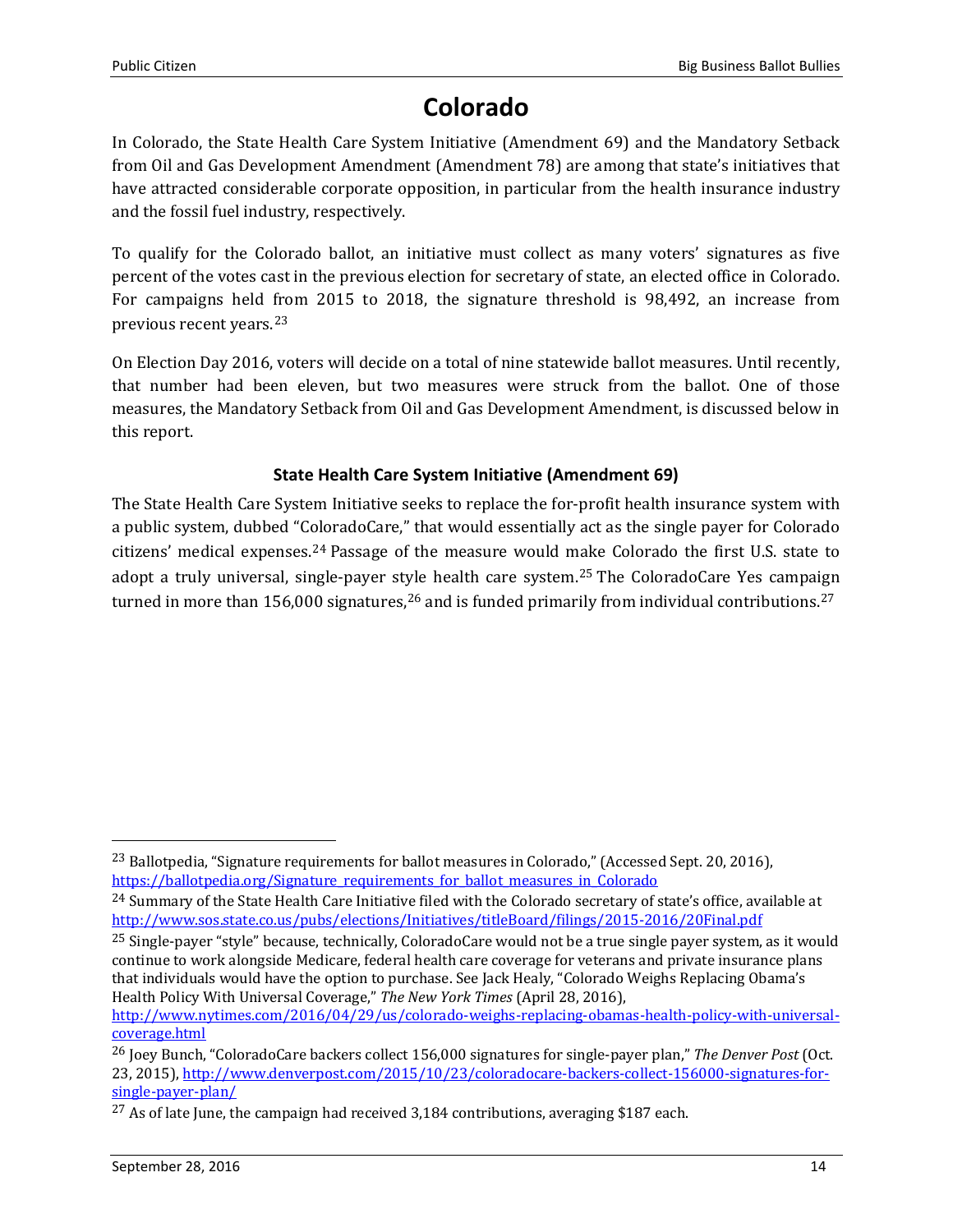

The measure's primary opposition, Coloradans for Coloradans, is primarily back[ed](#page-13-4) by the for-profit insurance industry and run by Democratic and Republican political operatives.<sup>28</sup> This corporatebacked group holds a 6-to-1 fundraising advantage over the measure's proponents. Ot[he](#page-14-0)r groups opposing ColoradoCare include Colorado Health Care Choices and Hospitality Issues PAC.<sup>29</sup>

| Table 4A: Corporate-Backed Opponents of ColoradoCare have Raised More Than Six Times the |
|------------------------------------------------------------------------------------------|
| Money of the Reform's Proponents.                                                        |

| <b>Group Name</b>                              | Support /<br><b>Oppose</b> | <b>Corporate / Business</b><br><b>Group Contributions</b> | <b>Total Contributions</b> | <b>Number of</b><br><b>Contributions</b> | % Corporate /<br><b>Business Group</b><br><b>Contributions</b> |
|------------------------------------------------|----------------------------|-----------------------------------------------------------|----------------------------|------------------------------------------|----------------------------------------------------------------|
| ColoradoCare<br>Yes                            | Support                    | \$7.642                                                   | \$751.015                  | 4433                                     | 1%                                                             |
| Coloradans for<br>Coloradans                   | Oppose                     | \$3,848,450                                               | \$3,904,332                | 323                                      | 98%                                                            |
| Colorado Health<br>Care Choices                | Oppose                     | $unknown*$                                                | \$475,003                  | $\overline{2}$                           | unknown*                                                       |
| <b>Hospitality Issues</b><br>PAC <sup>**</sup> | Oppose                     | \$385,380                                                 | \$392,080                  | 98                                       | 98%                                                            |

*Source: Colorado Secretary of State's office[30](#page-14-1) (data accessed Sept. 8, 2016)*

*\*"Colorado Health Care Institute," which may or may not represent business interests and which is not affiliated with the similarly named Colorado Health Institute, is the sole contributor to Colorado Health Care Choices*

*\*\*Hospitality Issues PAC also opposes the Colorado \$12 Minimum Wage measure (Amendment 70)*

<span id="page-14-0"></span><sup>29</sup> Jakob Rodgers, "Opponents of Amendment 69 greatly outraise, outspend health proposal's backers," *Colorado Springs Gazette* (Sept. 8, 2016), [http://gazette.com/opponents-of-amendment-69-greatly-outraise](http://gazette.com/opponents-of-amendment-69-greatly-outraise-outspend-health-proposals-backers/article/1585051)[outspend-health-proposals-backers/article/1585051](http://gazette.com/opponents-of-amendment-69-greatly-outraise-outspend-health-proposals-backers/article/1585051)

<sup>&</sup>lt;sup>28</sup> Lee Fang, "Prominent Democratic Consultants Sign Up to Defeat Single Payer in Colorado," The Intercept (May 3, 2016),<https://theintercept.com/2016/05/03/single-payer-dems-colo/>

<span id="page-14-1"></span><sup>30</sup> Campaign finance data available via Colorado Secretary of State's office, <http://tracer.sos.colorado.gov/PublicSite/SearchPages/ContributionSearch.aspx> (Accessed Sept. 8, 2016)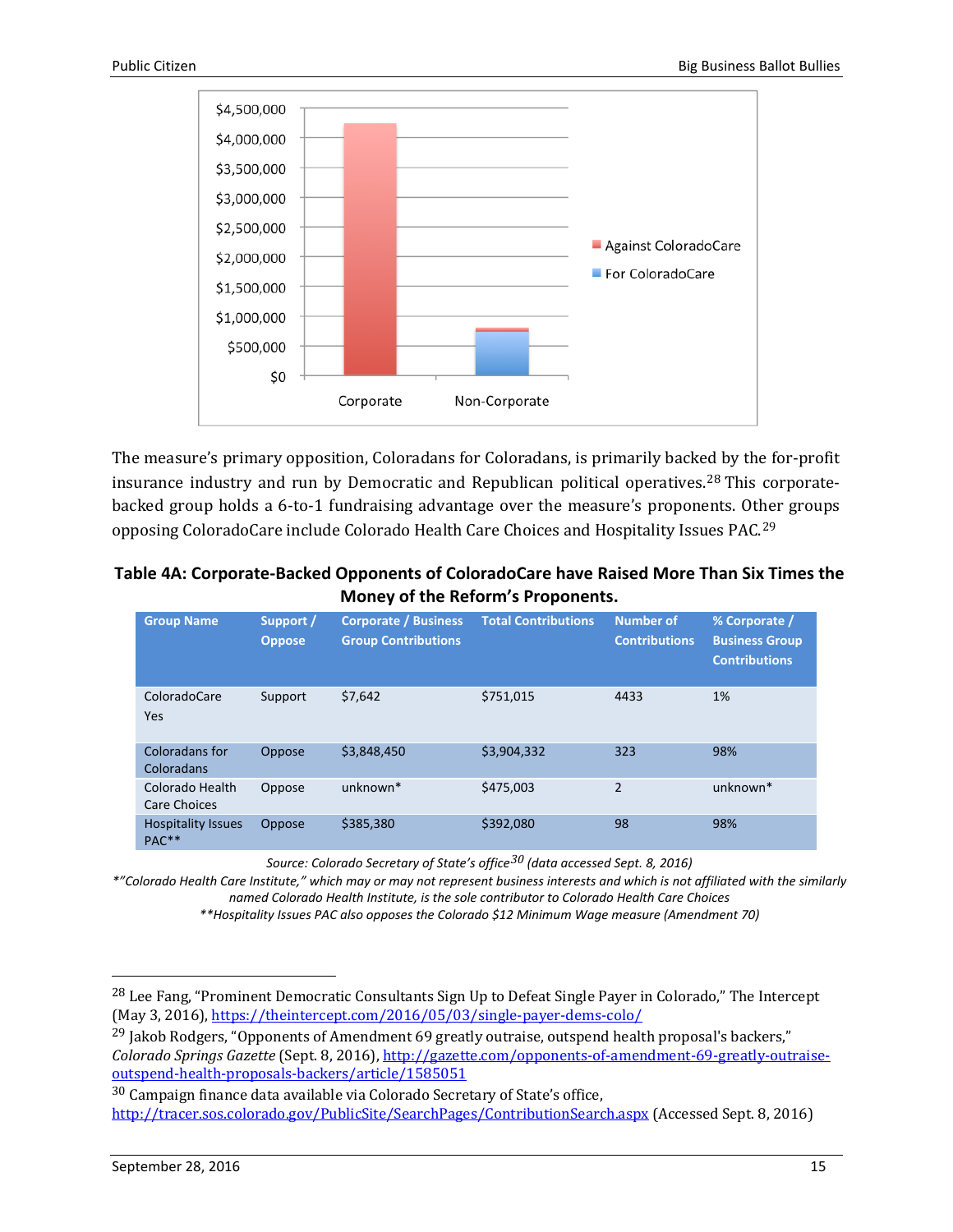#### **Table 4B: Top Corporate / Business Group Contributions Supporting or Opposing ColoradoCare.**

| <b>Rank</b>     | <b>Corporation / Group</b>                                           | <b>Contribution</b><br><b>Amount</b> | <b>Headg</b><br>uarters<br><b>State</b> | <b>Recipient Group(s)</b>        | Support /<br><b>Oppose</b> |
|-----------------|----------------------------------------------------------------------|--------------------------------------|-----------------------------------------|----------------------------------|----------------------------|
| $\mathbf{1}$    | Anthem, Inc.                                                         | \$1,000,000                          | Ohio                                    | <b>Coloradans for Coloradans</b> | Oppose                     |
| $\overline{2}$  | <b>KP Financial Svcs Ops</b>                                         | \$500,000                            | Calif.                                  | <b>Coloradans for Coloradans</b> | Oppose                     |
| 3               | <b>United Healthcare Services</b>                                    | \$450,000                            | Conn.                                   | <b>Coloradans for Coloradans</b> | Oppose                     |
| $\overline{4}$  | Centura Health                                                       | \$250,000                            | Co.                                     | <b>Coloradans for Coloradans</b> | Oppose                     |
| 4               | HealthOne System Support                                             | \$250,000                            | Co.                                     | <b>Coloradans for Coloradans</b> | Oppose                     |
| $6\phantom{1}6$ | <b>Rocky Mountain Advertising</b><br><b>Co-Operative Association</b> | \$130,000                            | Kan.                                    | <b>Hospitality Issues PAC</b>    | Oppose                     |
| 7               | <b>National Restaurant</b><br>Association                            | \$110,000                            | D.C.                                    | <b>Hospitality Issues PAC</b>    | Oppose                     |
| 8               | Cigna Health and Life<br><b>Insurance Company</b>                    | \$100,000                            | Pa.                                     | <b>Coloradans for Coloradans</b> | Oppose                     |
| 8               | PhRMA                                                                | \$100,000                            | D.C.                                    | <b>Coloradans for Coloradans</b> | Oppose                     |
| 8               | <b>SCL Health</b>                                                    | \$100,000                            | Co.                                     | <b>Coloradans for Coloradans</b> | Oppose                     |
| 8               | Colorado Association of<br><b>Realtors</b>                           | \$100,000                            | Co.                                     | <b>Coloradans for Coloradans</b> | Oppose                     |
| 8               | Denver Metro Chamber of<br>Commerce                                  | \$100,000                            | Co.                                     | <b>Coloradans for Coloradans</b> | Oppose                     |
| 8               | Mountain West Series of<br>Lockton Companies                         | \$100,000                            | Co.                                     | <b>Coloradans for Coloradans</b> | Oppose                     |

*Source: Colorado Secretary of State's office (data accessed Sept. 8, 2016)*

#### **Mandatory Setback from Oil and Gas Development Amendment (Amendment 78)**

<span id="page-15-0"></span>The Mandatory Setback from Oil and Gas Development Amendment would require all oil and gas development (i.e. fracking and other fossil fuel extraction and refinement processes) in the state of Colorado to occur at least 2,500 feet from any occupied struct[ure](#page-14-1) (homes, schools, businesses, etc.) or "area of concern" (drinking water sources, lakes, parks, etc.).<sup>31</sup>

<sup>&</sup>lt;sup>31</sup> Summary of the Mandatory Setback Initiative filed with the Colorado secretary of state's office, available at <http://www.sos.state.co.us/pubs/elections/Initiatives/titleBoard/filings/2015-2016/78Final.pdf>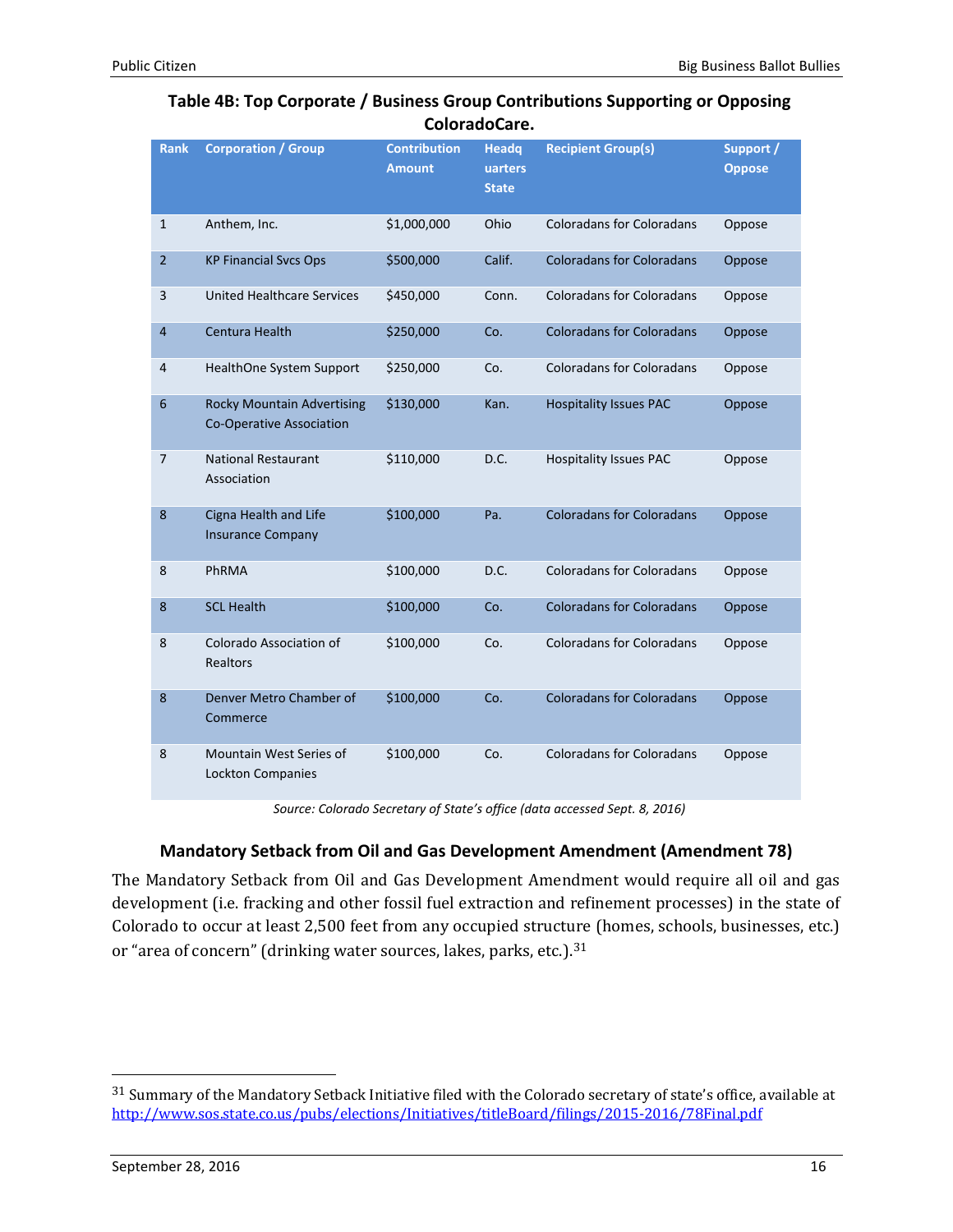

Both the Mandatory Setback from Oil and Gas Development Amendment and a companion measure intended to strengthen local governments' ability to regulate the fossil fuel industry failed to meet the signature threshold, acco[rd](#page-15-0)ing to an announcement by Colorado Secretary of State Wayne Williams on August 29, 2016.<sup>32</sup> While the proponents of these measures, organized as the group Yes for Health and Safety Over Fracking, turned in about 107,000 signat[ure](#page-16-0)s each, a significant enough percentage were invalidated to bring the count below the threshold.<sup>33</sup> Proponents of these measures have 30 days to appeal the state's decision. A press release posted on the group's website calls attention to the corporate-backed campaign against t[he](#page-16-1) signature collection effort and says that the group has yet to decide whether it will file an appeal.<sup>34</sup>

Irrespective of the outcome, corporate political spending against the Mandatory Setback measure has been dramatic. Fossil fuel companies organized as Protect Colorado amassed more than \$16 million, or more than 24 times the campaign funds raised by the measure's proponents. Considering the Mandatory Setback proponents' failure to meet the signature threshold, it's especially noteworthy that the measure and its companion faced an unusual, a[ggr](#page-16-2)essive and likely unexpected, "Decline to Sign" campaign from the corporate-backed opposition.<sup>35</sup> Protect Colorado ran TV ads urging Coloradans against signing the initiative petitions for the fossil fuel measures and

 <sup>32</sup> Mark K. Matthews, "Colorado anti-fracking measures fail to make ballot; possible forgery alleged," *The Denver Post* (Aug. 29, 2016), [http://www.denverpost.com/2016/08/29/colorado-anti-fracking-measures](http://www.denverpost.com/2016/08/29/colorado-anti-fracking-measures-fail-to-make-ballot/)[fail-to-make-ballot/](http://www.denverpost.com/2016/08/29/colorado-anti-fracking-measures-fail-to-make-ballot/)

<span id="page-16-0"></span><sup>33</sup> *Ibid.*

<span id="page-16-1"></span><sup>34</sup> Press Release, Yes for Health and Safety Over Fracking, "Ruling On Initiatives 75 and 78 Is Not The Final Say" (Aug. 29, 2016), [http://yesforhealthandsafety.org/press-release-ruling-on-initiatives-75-and-78-is-not](http://yesforhealthandsafety.org/press-release-ruling-on-initiatives-75-and-78-is-not-the-final-say/)[the-final-say/](http://yesforhealthandsafety.org/press-release-ruling-on-initiatives-75-and-78-is-not-the-final-say/)

<span id="page-16-2"></span><sup>35</sup> Daniel Glick and Kelsey Ray, "Who's behind 'decline to sign' efforts?" The Colorado Independent (July 27, 2016),<http://www.coloradoindependent.com/160359/decline-to-sign-initiative-75-iniative-78>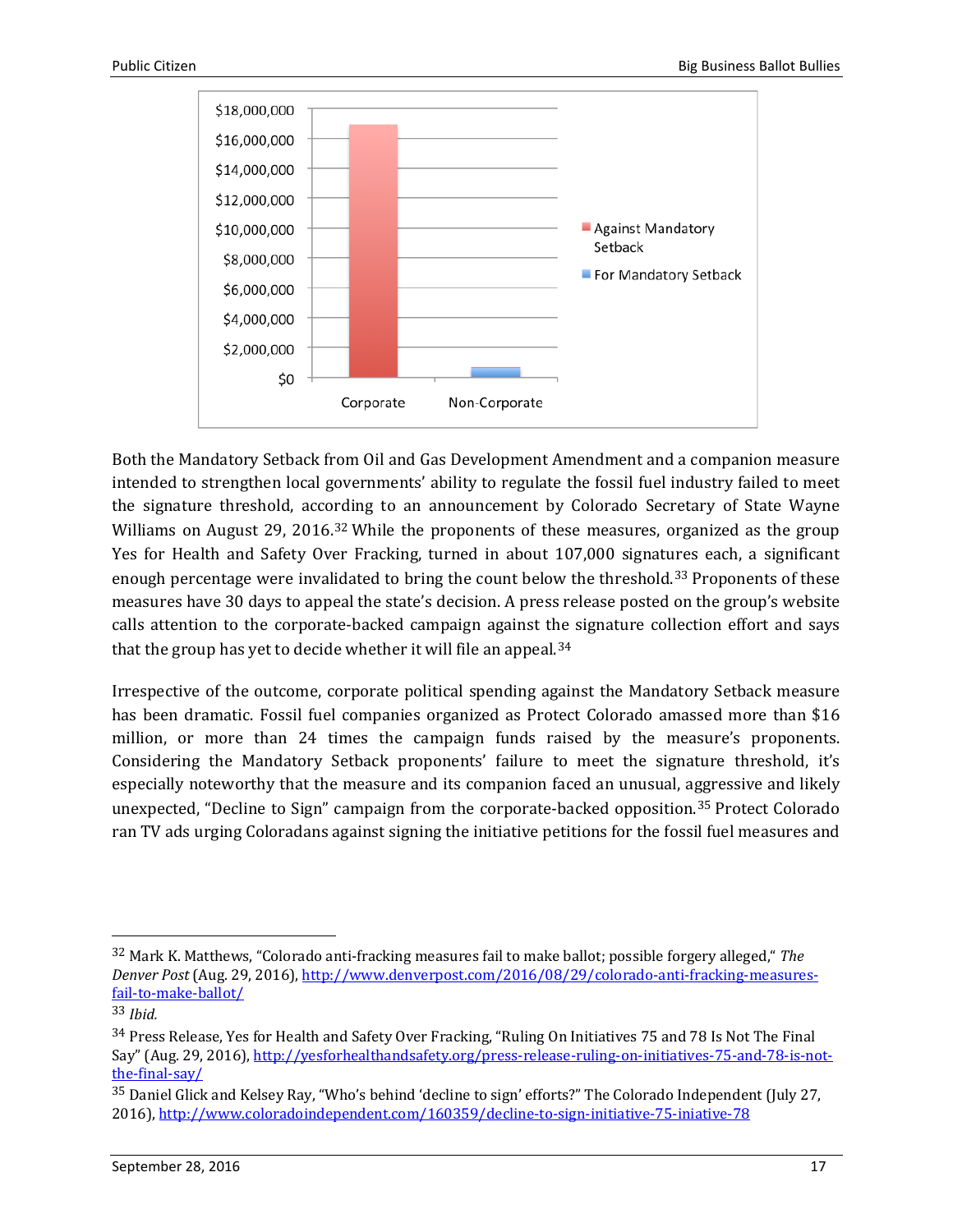even went so far as to hire "every major signature gathering company in Colorado," effectiv[ely](#page-16-2) thwarting the initiatives from both the petition signer and petition gatherer sides of the equation.<sup>36</sup>

#### **Table 5A: Corporate-Backed Opponents of the Mandatory Setback have Raised More Than 24 Times the Money of the Reform's Proponents.**

| <b>Group Name</b>                             | Support /<br><b>Oppose</b> | <b>Corporate / Business</b><br><b>Group Contributions</b> | <b>Total Contributions</b> | <b>Number of</b><br><b>Contributions</b> | % Corporate /<br><b>Business Group</b><br><b>Contributions</b> |
|-----------------------------------------------|----------------------------|-----------------------------------------------------------|----------------------------|------------------------------------------|----------------------------------------------------------------|
| Yes for Health<br>and Safety Over<br>Fracking | Support                    | \$25,415                                                  | \$703,536                  | 407                                      | 3.6%                                                           |
| <b>Protect Colorado</b>                       | <b>Oppose</b>              | \$16,888,484                                              | \$16,904,293               | 173                                      | 99.9%                                                          |

*Source: Colorado Secretary of State's office (data accessed Sept. 8, 2016)*

#### **Table 5B: Top Corporate / Business Group Contributions Supporting or Opposing the Mandatory Setback from Oil and Gas Development Amendment**

<span id="page-17-0"></span>

| <b>Rank</b>    | <b>Corporation / Group</b>                                 | <b>Contribution</b><br><b>Amount</b> | <b>Headquarters</b><br><b>State</b> | <b>Recipient Group</b>  | <b>Support / Oppose</b> |
|----------------|------------------------------------------------------------|--------------------------------------|-------------------------------------|-------------------------|-------------------------|
| $\mathbf{1}$   | Anandarko<br>Petroleum Corp.                               | \$6,550,000                          | Co.                                 | <b>Protect Colorado</b> | Oppose                  |
| $\overline{2}$ | Noble Energy Inc.                                          | \$5,000,000                          | Co.                                 | <b>Protect Colorado</b> | Oppose                  |
| 3              | <b>PDC Energy</b>                                          | \$1,256,300                          | Co.                                 | <b>Protect Colorado</b> | Oppose                  |
| 4              | Bayswater<br><b>Exploration &amp;</b><br>Production        | \$1,000,000                          | Co.                                 | <b>Protect Colorado</b> | Oppose                  |
| 5              | <b>Synergy Resources</b><br>Corporation                    | \$700,000                            | Co.                                 | <b>Protect Colorado</b> | Oppose                  |
| 6              | Coloradans for<br><b>Responsible Energy</b><br>Development | \$556,605                            | Co.                                 | <b>Protect Colorado</b> | Oppose                  |
| $\overline{7}$ | Whiting Oil and Gas<br>Corporation                         | \$550,000                            | Co.                                 | <b>Protect Colorado</b> | Oppose                  |
| 8              | <b>Extraction Oil &amp; Gas</b>                            | \$375,000                            | Co.                                 | <b>Protect Colorado</b> | Oppose                  |
| 9              | <b>Great Western</b><br><b>Operating Company</b>           | \$125,000                            | Co.                                 | <b>Protect Colorado</b> | Oppose                  |
| 10             | <b>HRM Resources LLC</b>                                   | \$110,000                            | Co.                                 | <b>Protect Colorado</b> | Oppose                  |

*Source: Colorado Secretary of State's office (data accessed Sept. 8, 2016)*

 <sup>36</sup> Peter Blake, " "Decline to sign" campaign is first of its kind," The Complete Colorado (July 21, 2016), <http://completecolorado.com/pagetwo/2016/07/21/blake-decline-to-sign-campaign-is-first-of-its-kind/>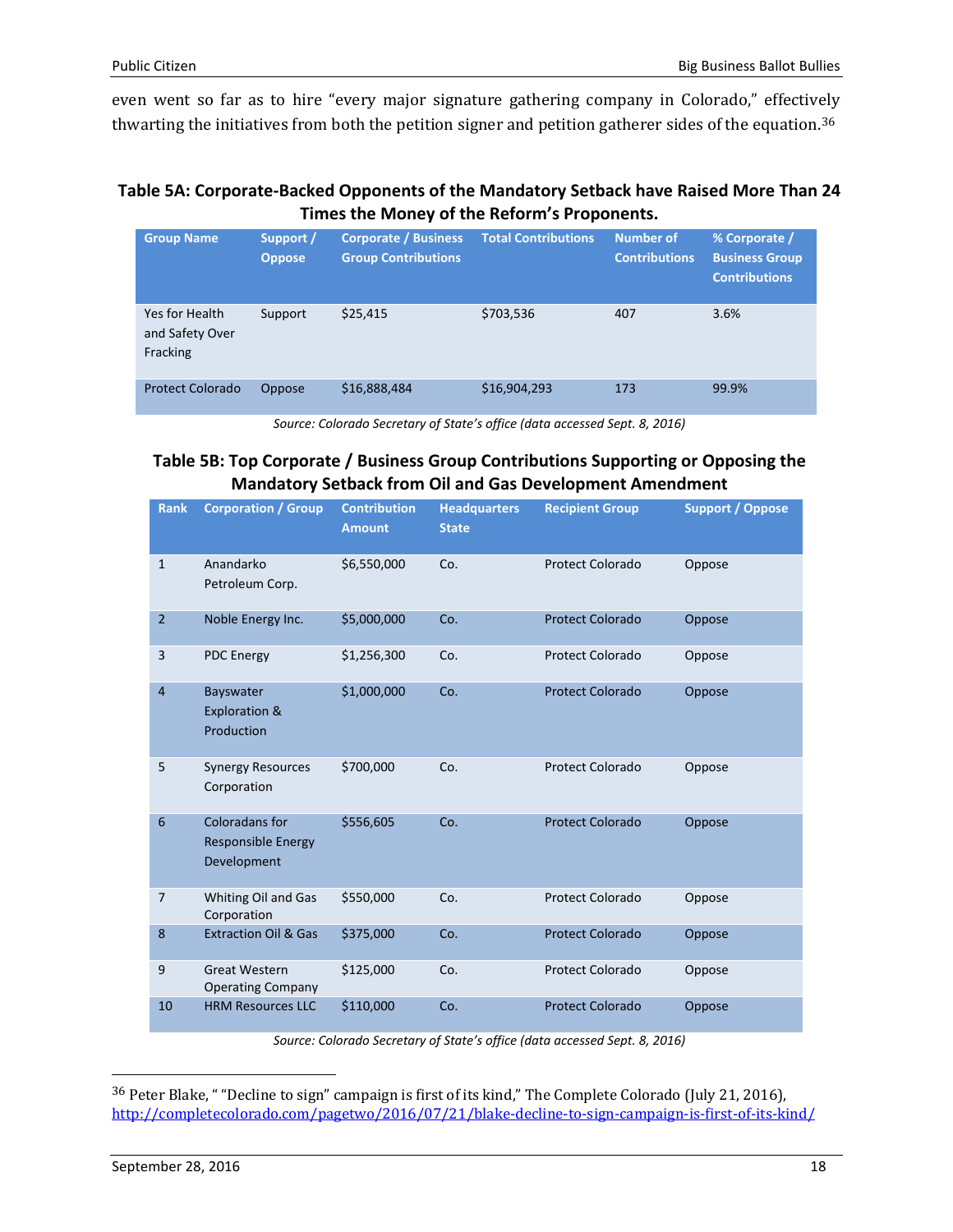# **Florida**

Florida saw a confusing battle of solar initiatives in which an initiative supported by environmental groups, tea party groups and solar power companies vied a[gai](#page-17-0)nst an initiative backed primarily by energy utility companies for the November 2016 ballot. <sup>37</sup> Ultimately, only the utility-backed initiative campaign secured en[ou](#page-18-0)gh signatures, and the state Supreme Court narrowly ruled in favor of allowing it on the ballot.<sup>38</sup>

To qualify for the Florida ballot, a campaign proposing an amendment to the state's constitution must collect as many voters' signatures as eight percent of the votes cast in the previous presi[den](#page-18-1)tial election. In 2016, the signature threshold is 683,149, an increase from previous recent years.<sup>39</sup>

On Election Day, voters will decide on a total of four statewide ballot measures, including the Florida Solar Energy Subsidies and Personal Solar Use Initiative (Amendment 1). In Florida, a constitutional amendment requires 60 percent of the votes to pass.[40](#page-18-2) The solar proposal supported by environmental groups, which did not meet the signature threshold, now has the goal of reaching the ballot in 2018.[41](#page-18-3)

#### **Florida Solar Energy Subsidies and Personal Solar Use Initiative (Amendment 1)**

The utility-backed Consume[rs](#page-18-5) for Smart Solar PAC[42](#page-18-4) and its Florida Solar Energy Subsidies and Personal Solar Use Initiative<sup>43</sup> were launched to undermine the Florida Right to Produce and Sell Solar Energy Initiative.[44](#page-18-6) During the rooftop solar campaign's petition-gathering phase, utility companies led by Florida Power and Light Company (a subsidiary of NextEra Energy) launched their competing petition gathering effort, paying p[eti](#page-18-7)tion-gatherers double the rooftop solar campaign's rate and sowing confusion among voters.<sup>45</sup> Florida Power and Light Company, Duke

<sup>&</sup>lt;sup>37</sup> See also: Rick Claypool, "Battle Over Florida Solar Initiative Dominated by Just Four Utility Companies That Spent \$12 Million to Support the Initiative," Public Citizen Report (July 27, 2016),

<http://www.citizen.org/documents/florida-solar-initiative-utility-report-july-2016.pdf>

<span id="page-18-0"></span><sup>38</sup> "Florida Supreme Court OKs solar ballot proposal," *Sun Sentinel* (March 31, 2016), [http://www.sun](http://www.sun-sentinel.com/business/consumer/fl-nsf-solar-ballot-proposal-20160331-story.html)[sentinel.com/business/consumer/fl-nsf-solar-ballot-proposal-20160331-story.html](http://www.sun-sentinel.com/business/consumer/fl-nsf-solar-ballot-proposal-20160331-story.html)

<span id="page-18-8"></span><span id="page-18-1"></span><sup>39</sup> Ballotpedia, "Signature requirements for ballot measures in Florida," (Accessed Sept. 20, 2016), [https://ballotpedia.org/Signature\\_requirements\\_for\\_ballot\\_measures\\_in\\_Florida](https://ballotpedia.org/Signature_requirements_for_ballot_measures_in_Florida)

<span id="page-18-2"></span><sup>40</sup> Florida Right to Solar Energy Choice Initiative, Amendment 1 (2016) on Ballotpedia (accessed July 25, 2016), [https://ballotpedia.org/Florida\\_Right\\_to\\_Solar\\_Energy\\_Choice\\_Initiative,\\_Amendment\\_1\\_\(2016\)](https://ballotpedia.org/Florida_Right_to_Solar_Energy_Choice_Initiative,_Amendment_1_(2016))

<span id="page-18-3"></span><sup>41</sup> Jim Turner, "Solar Choice ballot initiative targets 2018," *Sun-Sentinel* (Jan. 11, 2016)[, http://www.sun](http://www.sun-sentinel.com/business/consumer/fl-nsf-solar-choice-2018-ballot-20160111-story.html)[sentinel.com/business/consumer/fl-nsf-solar-choice-2018-ballot-20160111-story.html](http://www.sun-sentinel.com/business/consumer/fl-nsf-solar-choice-2018-ballot-20160111-story.html)

<span id="page-18-4"></span><sup>42</sup> Consumers for Smart Solar website available a[t https://smartsolarfl.org/](https://smartsolarfl.org/)

<span id="page-18-5"></span><sup>43</sup> Originally the "Florida Right to Solar Choice Initiative"

<span id="page-18-6"></span><sup>44</sup> Sam Ross-Brown, "Tea Partiers and Progressives Unite Against 'Deceptive' Florida Ballot Initiative," *The American Prospect* (May 5, 2016), [http://prospect.org/article/tea-partiers-and-progressives-unite-against](http://prospect.org/article/tea-partiers-and-progressives-unite-against-deceptive-florida-ballot-initiative)[deceptive-florida-ballot-initiative](http://prospect.org/article/tea-partiers-and-progressives-unite-against-deceptive-florida-ballot-initiative)

<span id="page-18-7"></span><sup>45</sup> Mary Ellen Klas, "Rival solar petitions spawn confusion, race for signatures," Miami Herald (Oct. 30, 2015), <http://www.miamiherald.com/news/politics-government/state-politics/article41968473.html>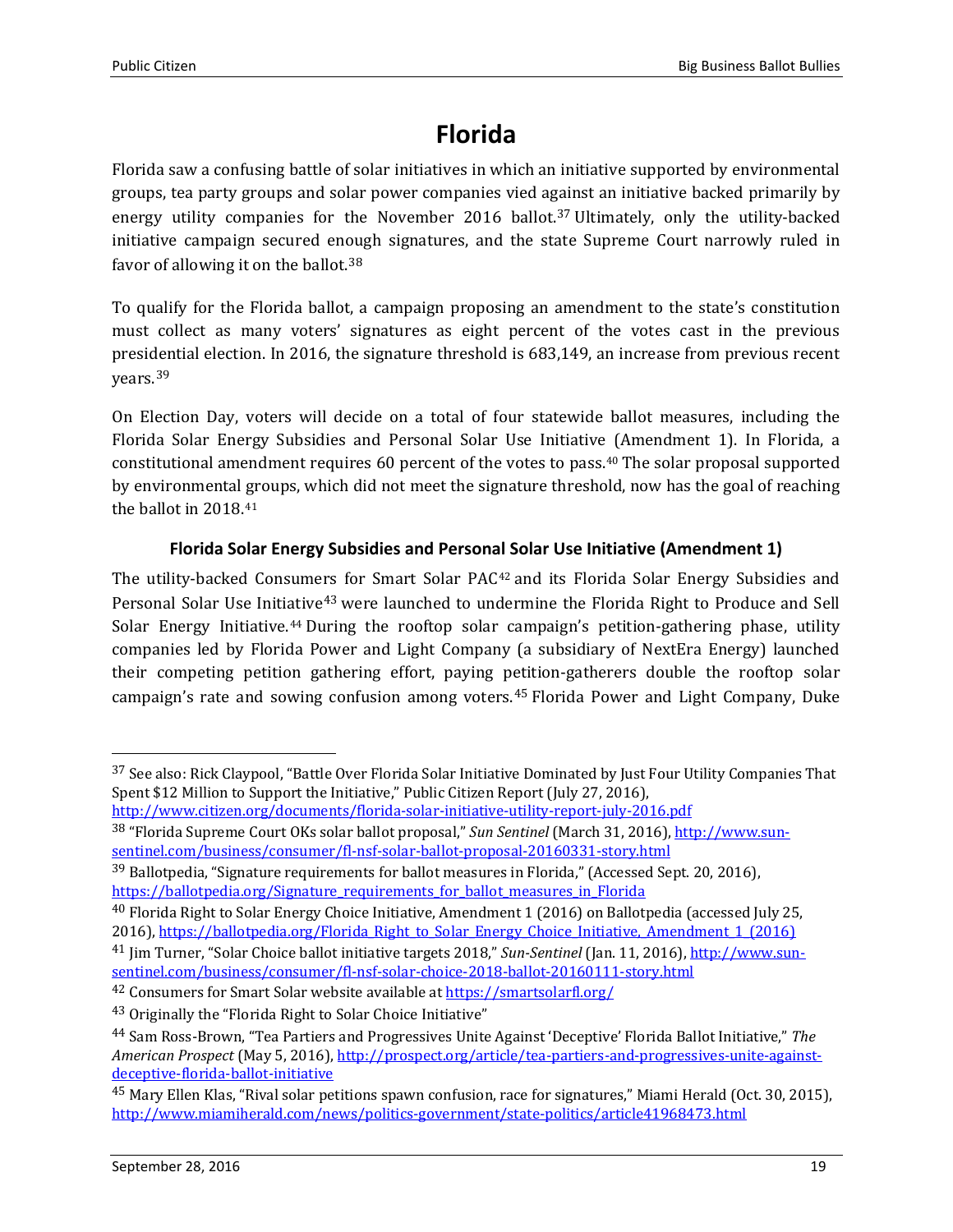Energy, Tampa Electric Company and Gulf Power Company together contributed \$16,393,797 to the campaign (76 percent of its funding).



The utility campaign, which has been criticized as "deceptive" by Florida newspape[rs,](#page-19-0)<sup>[46](#page-18-8)</sup> successfully collected the number of petition signatures needed to put its initiative on the ballot.47

The competing, environmental/tea party/solar company-backed initiative, which will not be on the ballot, sought to amend Florida's constitution to allow consumers to lease solar panels and to allow owners of solar panels to sell excess energy they produce to neighboring consumers.[48](#page-19-1) Currently, only utility companies are permitted to sell energy to Florida consumers, and consumers are prohibited from leasing rooftop solar panels (they must purchase and own the panels themselves, an arrangement that has greater upfront costs than leasing).[49](#page-19-2) Most of the pro-solar fundraising, \$1,830,752, came from Southern Alliance for Clean Energy Action Fund, a 501(c)4 nonprofit that does not disclose donors, and which may include business contributions.

The utility-backed initiative would add language to the Florida constitution allowing for the regulation of solar power providers, including by enabling utilities to charge additional fees for

46 Editorial, "Court should reject 'solar' amendment," *Tampa Bay Times* (March 10, 2016),

<span id="page-19-0"></span>http://www.tampabay.com/opinion/editorials/editorial-court-should-reject-solar-amendment/2268839 <sup>47</sup> Florida Right to Solar Energy Choice Initiative, Amendment 1 (2016) on Ballotpedia (accessed July 25, 2016), [https://ballotpedia.org/Florida\\_Right\\_to\\_Solar\\_Energy\\_Choice\\_Initiative,\\_Amendment\\_1\\_\(2016\)](https://ballotpedia.org/Florida_Right_to_Solar_Energy_Choice_Initiative,_Amendment_1_(2016)) <sup>48</sup> Ivan Penn, "Republican-led group launches ballot petition to boost solar power in Florida," *Tampa Bay* 

<span id="page-19-3"></span><span id="page-19-1"></span>*Times* (Jan. 5, 2015)[, http://www.tampabay.com/news/business/energy/republican-led-group-launches](http://www.tampabay.com/news/business/energy/republican-led-group-launches-ballot-petition-to-boost-solar-power-in/2212659)[ballot-petition-to-boost-solar-power-in/2212659;](http://www.tampabay.com/news/business/energy/republican-led-group-launches-ballot-petition-to-boost-solar-power-in/2212659) William R. Levesque, "As utilities embrace solar, critics accuse them of trying to monopolize the sun," *Tampa Bay Times* (March 4, 2016), [http://www.tampabay.com/news/business/energy/as-utilities-embrace-solar-critics-accuse-them-of-trying](http://www.tampabay.com/news/business/energy/as-utilities-embrace-solar-critics-accuse-them-of-trying-to-monopolize-the/2268031)[to-monopolize-the/2268031](http://www.tampabay.com/news/business/energy/as-utilities-embrace-solar-critics-accuse-them-of-trying-to-monopolize-the/2268031)

<span id="page-19-2"></span><sup>49</sup> Sam Ross-Brown, "Tea Partiers and Progressives Unite Against 'Deceptive' Florida Ballot Initiative," *The American Prospect* (May 5, 2016), [http://prospect.org/article/tea-partiers-and-progressives-unite-against](http://prospect.org/article/tea-partiers-and-progressives-unite-against-deceptive-florida-ballot-initiative)[deceptive-florida-ballot-initiative](http://prospect.org/article/tea-partiers-and-progressives-unite-against-deceptive-florida-ballot-initiative)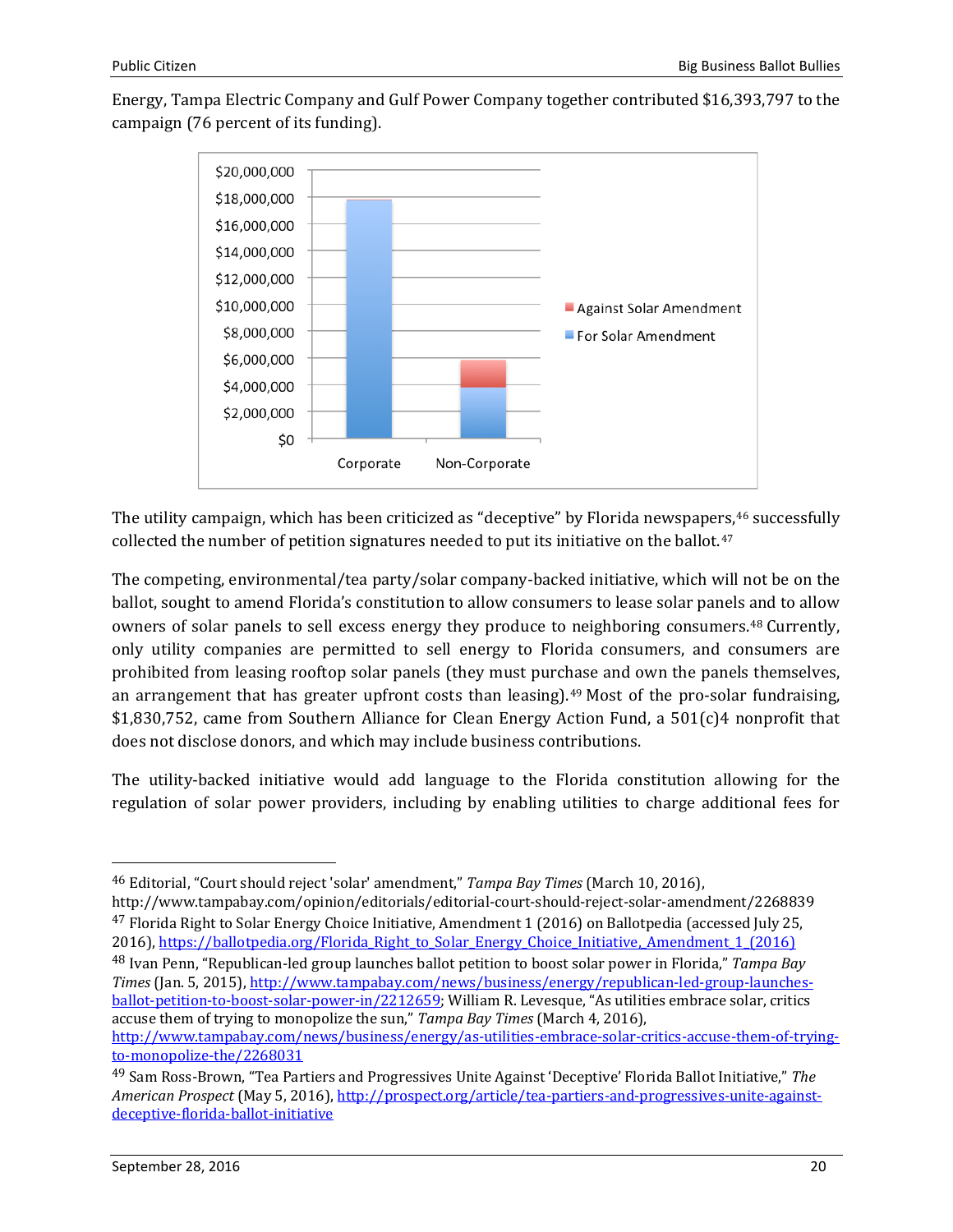customers who have installed rooftop solar to connect to the electrical power grid.[50](#page-19-3) It would keep in place the prohibition on rooftop solar leasing, and would allow excess [po](#page-20-0)wer produced through solar to be sold back only to the utility companies, not to other consumers.<sup>51</sup>

#### **Table 6A: Corporate-Backed Proponents of the Solar Energy Subsidies and Personal Solar Use Initiative have Raised Ten Times the Money of the Initiative's Opponents**

| <b>Group Name</b>                                   | Support /<br><b>Oppose</b> | <b>Corporate / Business</b><br><b>Group Contributions</b> | <b>Total Contributions</b> | <b>Number of</b><br><b>Contributions</b> | % Corporate /<br><b>Business Group</b><br><b>Contributions</b> |
|-----------------------------------------------------|----------------------------|-----------------------------------------------------------|----------------------------|------------------------------------------|----------------------------------------------------------------|
| Consumers for<br>Smart Solar                        | Support                    | \$17,743,897                                              | \$21,523,917               | 128                                      | 82%                                                            |
| <b>Floridians for</b><br>Solar Choice               | Oppose                     | \$49,790                                                  | \$2,131,362                | 673                                      | 2.34%                                                          |
| Solar Power<br><b>Political Action</b><br>Committee | Oppose                     | \$2,025                                                   | \$2,025                    | 81                                       | 100%                                                           |

*Source: Florida Department of State[52](#page-20-1) (data accessed Sept. 19, 2016)*

<span id="page-20-2"></span> <sup>50</sup> William R. Levesque, "As utilities embrace solar, critics accuse them of trying to monopolize the sun," *Tampa Bay Times* (March 4, 2016), [http://www.tampabay.com/news/business/energy/as-utilities-embrace](http://www.tampabay.com/news/business/energy/as-utilities-embrace-solar-critics-accuse-them-of-trying-to-monopolize-the/2268031)[solar-critics-accuse-them-of-trying-to-monopolize-the/2268031](http://www.tampabay.com/news/business/energy/as-utilities-embrace-solar-critics-accuse-them-of-trying-to-monopolize-the/2268031) 51 *Ibid*

<span id="page-20-1"></span><span id="page-20-0"></span><sup>52</sup> Campaign finance data available via Florida Department of State, <http://dos.elections.myflorida.com/campaign-finance/contributions/> (Accessed Sept. 19, 2016)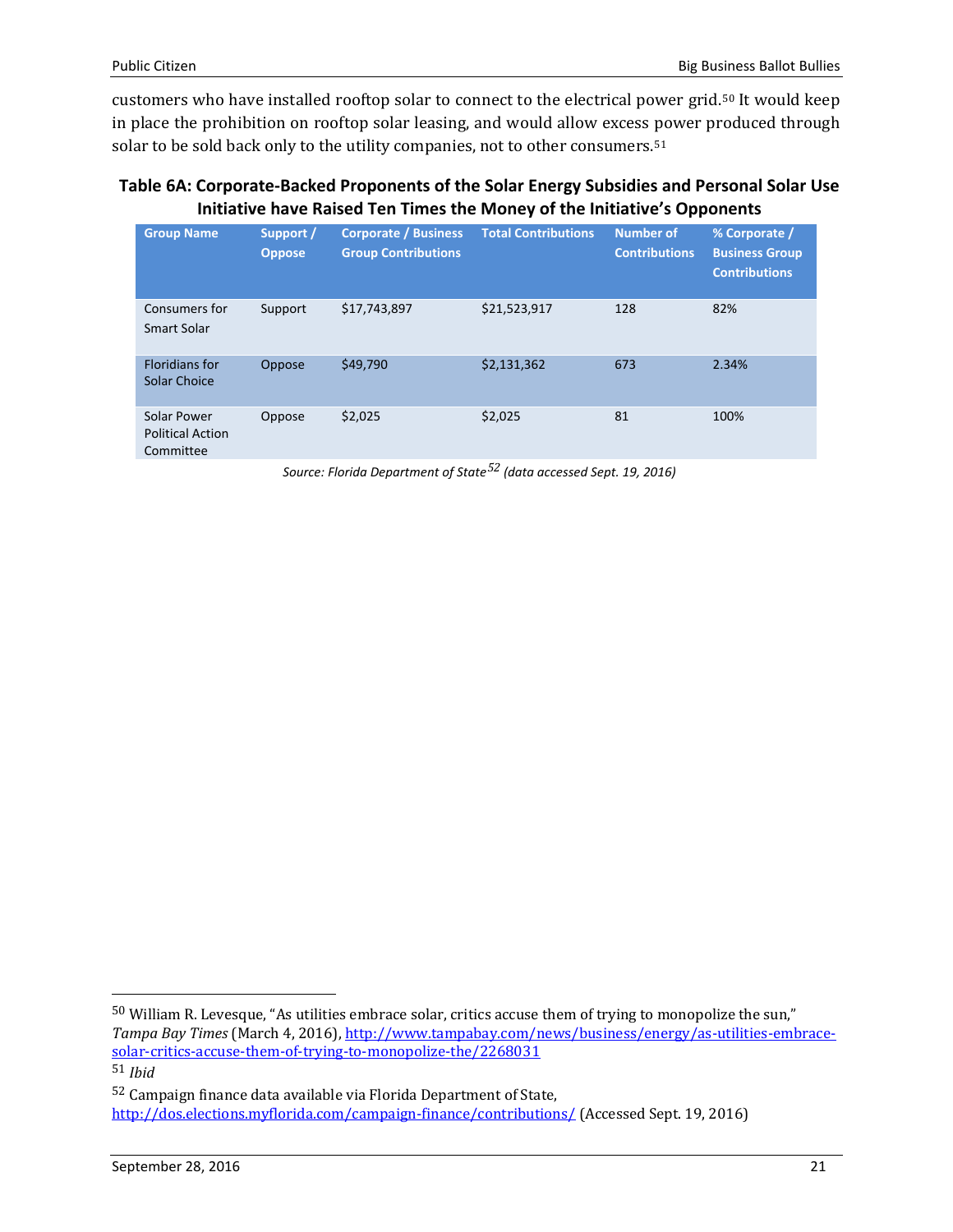#### **Table 6B: Top Corporate / Business Group Contributions Supporting or Opposing the Solar Energy Subsidies and Personal Solar Use Initiative**

| <b>Rank</b>    | <b>Corporation / Group</b>                                           | <b>Contribution</b><br><b>Amount</b> | <b>Headquarters</b><br><b>State</b> | <b>Recipient Group</b>           | <b>Support / Oppose</b> |
|----------------|----------------------------------------------------------------------|--------------------------------------|-------------------------------------|----------------------------------|-------------------------|
| $\mathbf{1}$   | Duke Energy                                                          | \$5,737,000                          | North Carolina                      | <b>Consumers for Smart Solar</b> | Support                 |
| $\overline{2}$ | <b>Florida Power and</b><br><b>Light Company</b><br>(NextEra Energy) | \$5,495,000                          | Florida                             | <b>Consumers for Smart Solar</b> | Support                 |
| 3              | Tampa Electric<br>Company (Emera<br>Incorporated)                    | \$3,037,347                          | Florida (Nova<br>Scotia, Canada)    | <b>Consumers for Smart Solar</b> | Support                 |
| $\overline{4}$ | <b>Gulf Power Company</b><br>(Southern Company)                      | \$2,124,450                          | Florida<br>(Georgia)                | <b>Consumers for Smart Solar</b> | Support                 |
| 5              | Floridians for a<br>Stronger<br>Democracy*                           | \$450,000                            | Florida                             | <b>Consumers for Smart Solar</b> | Support                 |
| 6              | <b>Florida Prosperity</b><br>Fund                                    | \$300,000                            | Florida                             | <b>Consumers for Smart Solar</b> | Support                 |
| $\overline{7}$ | The Voice of Florida<br>Business PAC, Inc.                           | \$250,000                            | Florida                             | <b>Consumers for Smart Solar</b> | Support                 |
| 8              | <b>National Rural</b><br><b>Electric Cooperative</b><br>Association  | \$100,00                             | Virginia                            | <b>Consumers for Smart Solar</b> | Support                 |
| 8              | Powersouth Energy<br>Cooperative                                     | \$100,000                            | Alabama                             | <b>Consumers for Smart Solar</b> | Support                 |
| 10             | Florida Hispanic<br>Chamber of<br>Commerce                           | \$50,000                             | Florida                             | <b>Consumers for Smart Solar</b> | Support                 |

*Source: Florida Department of State (data accessed Sept. 19, 2016)*

*\* Floridians for a Stronger Democracy sounds like a citizens' group, but it is in fact a PAC, mostly funded by corporations including Florida Power & Light Company, Duke Energy, Reynolds American and United States Sugar Corporation, as well as Hospital Corporation of America-affiliated PACs. It also received \$250,000 from billionaire activist and casino magnate Sheldon Adelson.*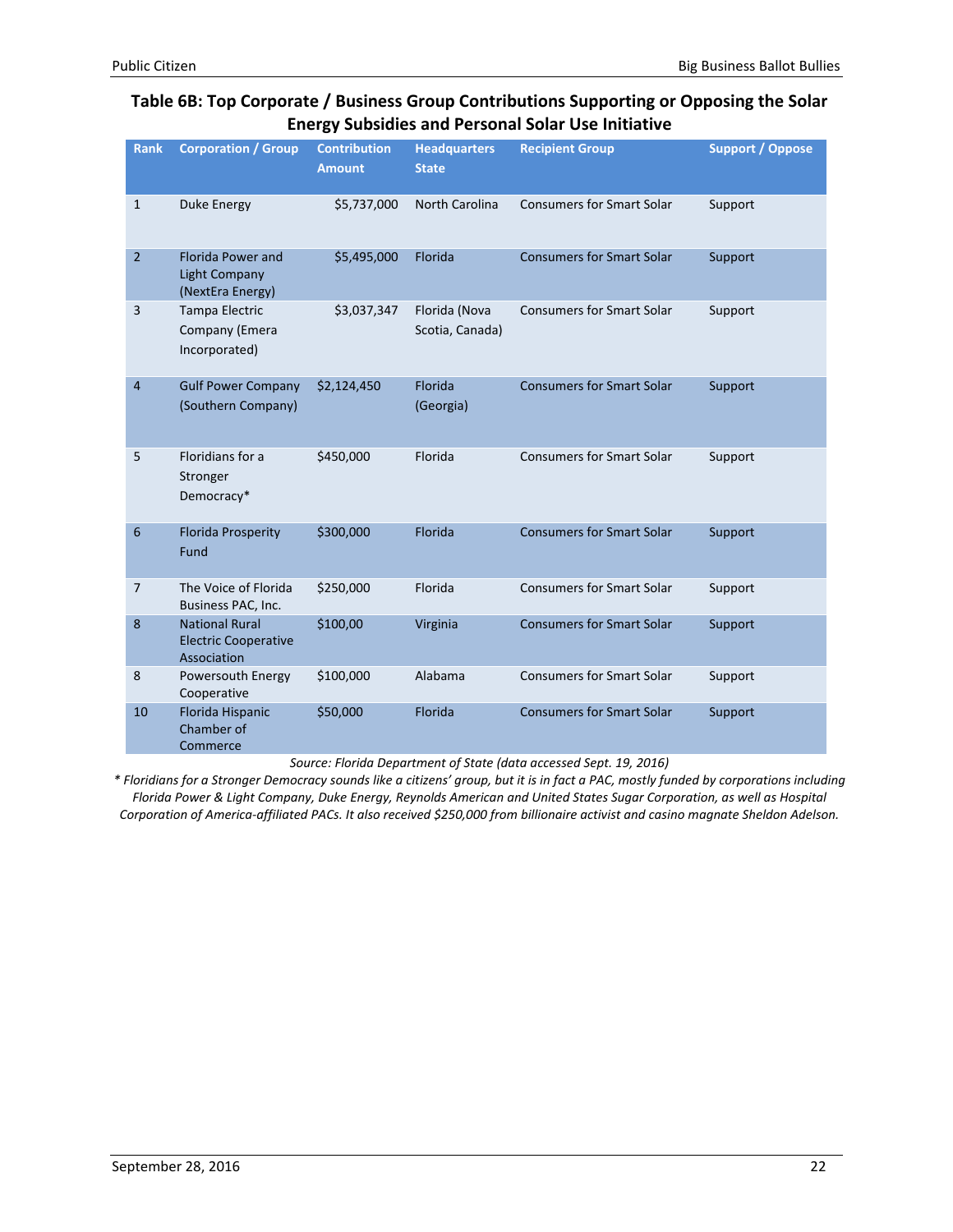## **Oregon**

In Oregon, the Business Tax Increase (Measure 97) has, unsurprisingly, awakened opposition from business interests.

To qualify for the Oregon ballot, an initiated state statute must collect as many voters' signatures as six percent of the votes cast in the previou[s g](#page-20-2)ubernatorial election. In 2016, the signature threshold is 88,184, an increase from previous years.  $53$ 

On Election Day 2016, vo[ter](#page-22-0)s will decide on a total of seven statewide ballot measures, including the Business Tax Increase. 54

#### **Business Tax Increase (Measure 97)**

The Business Tax Increase would impose a 2.5 percent tax on corporate gross sales receipts of more than \$25 million in the state of Oregon and raise an estimated \$3 billion a year for education, health care and senior services. The tax w[oul](#page-22-1)d be collected from out-of-state corporations and businesses with \$25 million or more in revenue.<sup>55</sup>



The measure was initiated by union-aligned group Our Oregon afte[r th](#page-22-2)e failure of labor groups and business interests to align behind a compromise sales tax increase. <sup>56</sup> Proponents, led in particular

 <sup>53</sup> Ballotpedia, "Signature requirements for ballot measures in Oregon," (Accessed Sept. 20, 2016), [https://ballotpedia.org/Signature\\_requirements\\_for\\_ballot\\_measures\\_in\\_Oregon](https://ballotpedia.org/Signature_requirements_for_ballot_measures_in_Oregon)

<span id="page-22-0"></span><sup>54</sup> Ballotpedia, "Oregon 2016 ballot measures," (Accessed Sept. 20, 2016), [https://ballotpedia.org/Oregon\\_2016\\_ballot\\_measures](https://ballotpedia.org/Oregon_2016_ballot_measures)

<span id="page-22-1"></span><sup>55</sup> Kirk Johnson, "Measure 97, Seeking to Raise Corporate Taxes, Splits Oregon Voters," *The New York Times* (Sept. 8, 2016), [http://www.nytimes.com/2016/09/09/us/measure-97-seeking-to-raise-corporate-taxes](http://www.nytimes.com/2016/09/09/us/measure-97-seeking-to-raise-corporate-taxes-splits-oregon-voters.html)[splits-oregon-voters.html](http://www.nytimes.com/2016/09/09/us/measure-97-seeking-to-raise-corporate-taxes-splits-oregon-voters.html)

<span id="page-22-3"></span><span id="page-22-2"></span><sup>56</sup> Nick Budnick, "Oregon heads for ballot brawl over tax increase," East Oregonian (Jan. 28, 2016), [http://www.eastoregonian.com/eo/capital-bureau/20160128/oregon-heads-for-ballot-brawl-over-tax](http://www.eastoregonian.com/eo/capital-bureau/20160128/oregon-heads-for-ballot-brawl-over-tax-increase)[increase](http://www.eastoregonian.com/eo/capital-bureau/20160128/oregon-heads-for-ballot-brawl-over-tax-increase)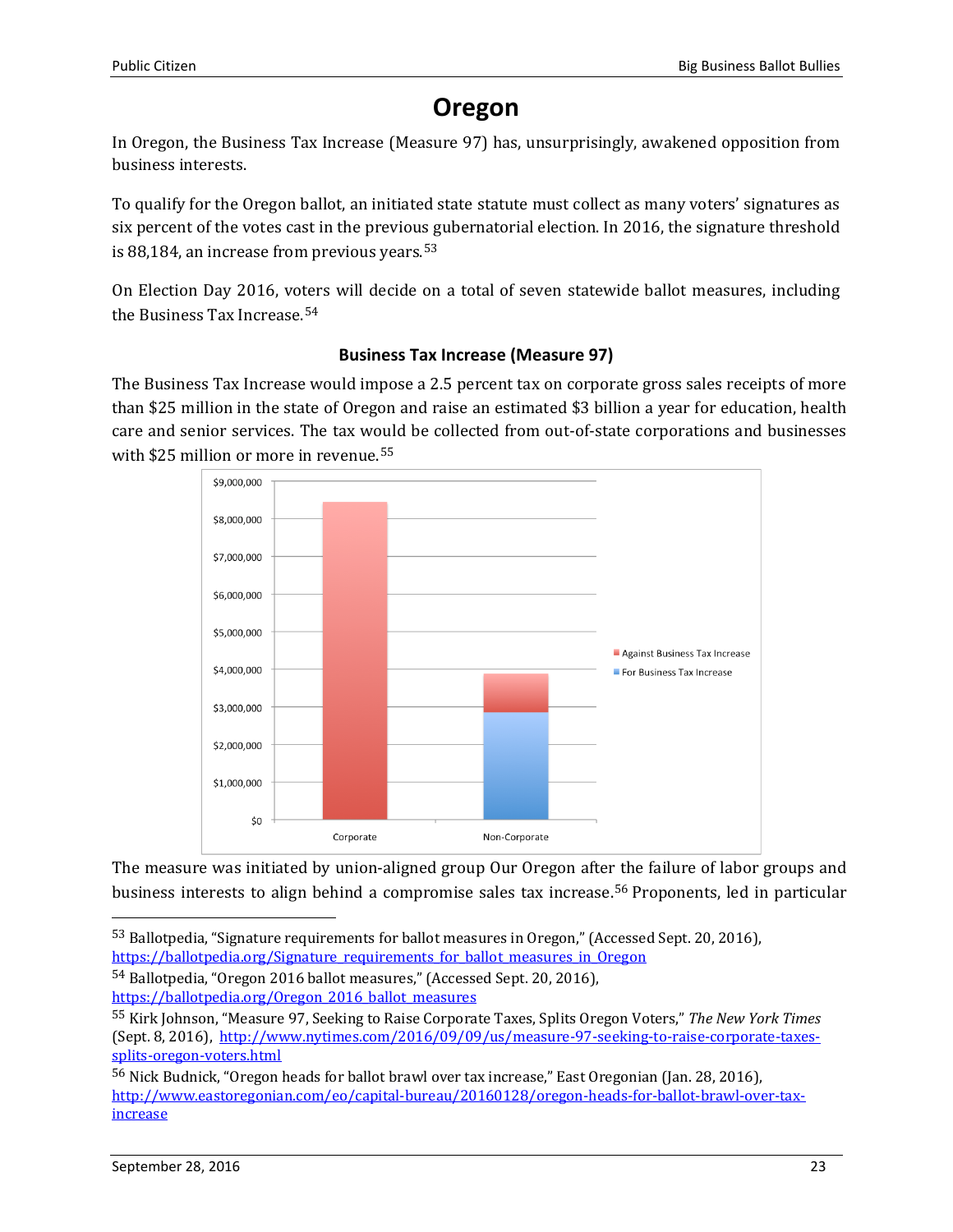by public employee unions, turned in 130,000 signatures, and have ignited fierce o[ppo](#page-22-3)sition, with hundreds of businesses raising nearly triple the funds of the tax increase's supporters. 57

The corporate-backed opposition, organized as Defeat The Tax On Oregon Sales, has received contributions from major corporations, including out-of-state companies such as Equilon Enterprises (Shell), Comcast and Costco. The largest contributions from the measure's proponents came from SEIU Local 103 (\$755,926) and the Oregon Education Association (\$750,000), both to the Yes on 97 group.

| Table 7A: Corporate-Backed Opponents of the Business Tax Increase have Raised Triple the |
|------------------------------------------------------------------------------------------|
| <b>Money of the Initiative's Proponents</b>                                              |

| <b>Group Name</b>                 | Support /<br><b>Oppose</b> | <b>Corporate / Business</b><br><b>Group Contributions</b> | <b>Total Contributions</b> | <b>Number of</b><br><b>Contributions</b> | % Corporate /<br><b>Business Group</b><br><b>Contributions</b> |
|-----------------------------------|----------------------------|-----------------------------------------------------------|----------------------------|------------------------------------------|----------------------------------------------------------------|
| Defend Oregon*                    | Support                    | \$0                                                       | \$753,950                  | 13                                       | 0%                                                             |
| Yes On 97                         | Support                    | \$0                                                       | \$1,511,150                | 19                                       | 0%                                                             |
| A Better Oregon<br>VI             | Support                    | \$250                                                     | \$587,395                  | 153                                      | 0.04%                                                          |
| Create Jobs PAC*                  | Oppose                     | \$199.197                                                 | \$219,557                  | 162                                      | 90.73%                                                         |
| Defeat The Tax<br>On Oregon Sales | Oppose                     | \$8,249,735                                               | \$9,258,049                | 584                                      | 89.11%                                                         |

*Source: Oregon Secretary of State's office[58](#page-23-0) (data accessed Sept. 16, 2016)*

<span id="page-23-1"></span>*\*Because both Defend Oregon and Create Jobs PAC have contribution histories that precede the Business Tax Initiative, only contributions these groups received in 2015 and 2016 were included in this analysis.*

 <sup>57</sup> Dana Tims, "Backers of initiative to raise corporate taxes turn in signatures for ballot," *The Oregonian* (May 20, 2016)[, http://www.oregonlive.com/politics/index.ssf/2016/05/backers\\_of\\_initiative\\_to\\_raise.html](http://www.oregonlive.com/politics/index.ssf/2016/05/backers_of_initiative_to_raise.html) <sup>58</sup> Campaign finance data available via Oregon Secretary of State's office,

<span id="page-23-0"></span><https://secure.sos.state.or.us/orestar/GotoSearchByMnP.do> (Accessed Sept. 16, 2016)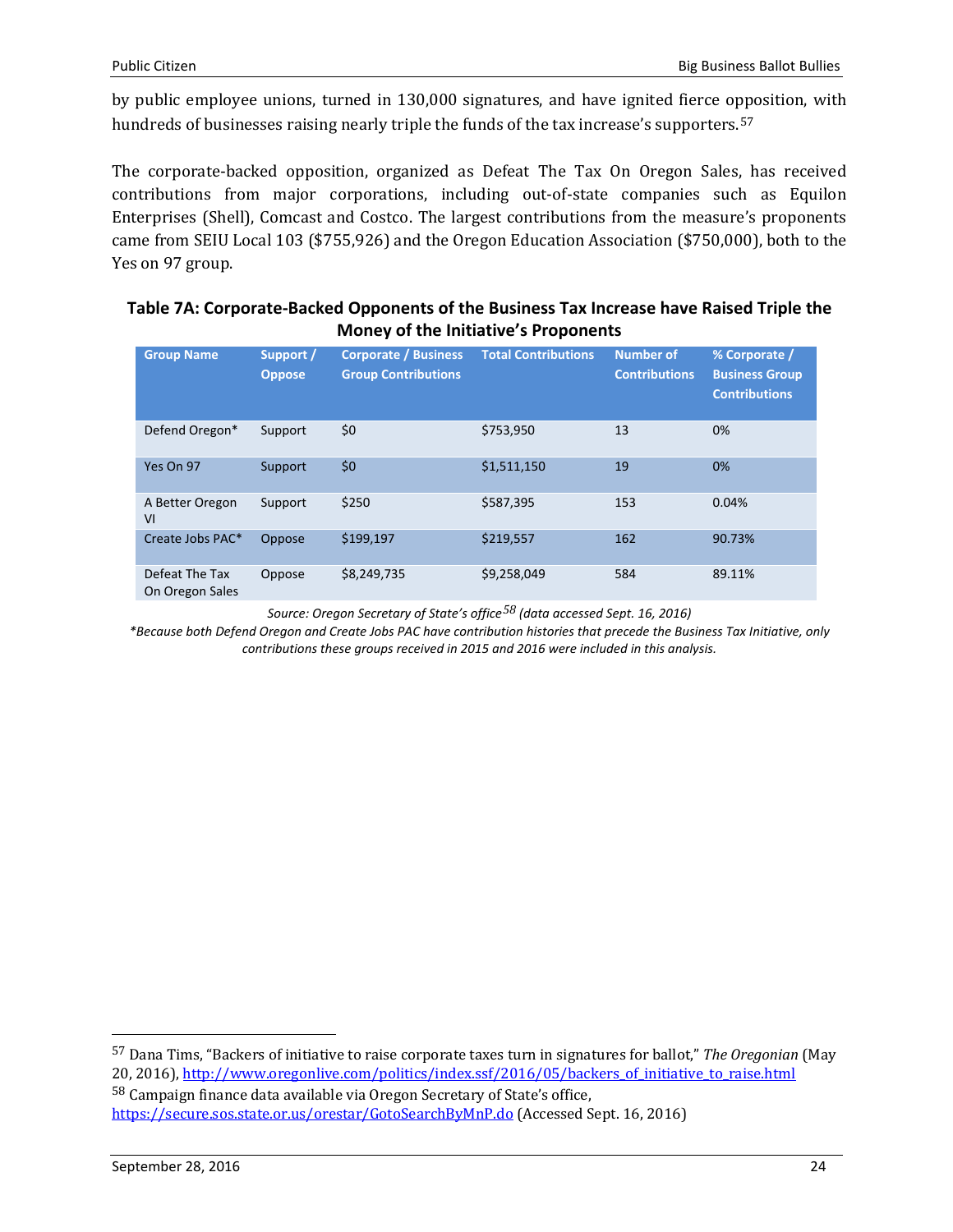| <b>Rank</b>    | <b>Corporation / Group</b>                              | <b>Contribution</b><br><b>Amount</b> | <b>Headquarters</b><br><b>State</b> | <b>Recipient Group</b>         | Support /<br><b>Oppose</b> |
|----------------|---------------------------------------------------------|--------------------------------------|-------------------------------------|--------------------------------|----------------------------|
| $\mathbf{1}$   | Albertsons-Safeway*<br>(Portland Division)              | \$500,000                            | Oregon (Idaho)                      | Defeat The Tax On Oregon Sales | Oppose                     |
| $\overline{2}$ | Lithia Motors, Inc.                                     | \$455,000                            | Oregon                              | Defeat The Tax On Oregon Sales | Oppose                     |
| 3              | Cambia                                                  | \$380,000                            | Oregon                              | Defeat The Tax On Oregon Sales | Oppose                     |
| $\overline{4}$ | <b>Comcast Cable</b>                                    | \$315,000                            | Pennsylvania                        | Defeat The Tax On Oregon Sales | Oppose                     |
| 5              | <b>Automobile Dealers</b><br>Association of<br>Portland | \$250,000                            | Oregon                              | Defeat The Tax On Oregon Sales | Oppose                     |
| 5              | <b>Equilon Enterprises</b><br>LLC (Shell)               | \$250,000                            | <b>Texas</b>                        | Defeat The Tax On Oregon Sales | Oppose                     |
| $\overline{7}$ | Phillips 66                                             | \$217,000                            | D.C.                                | Defeat The Tax On Oregon Sales | Oppose                     |
| 8              | <b>Membrane Holdings</b><br><b>LLC</b>                  | \$200,000                            | Oregon                              | Defeat The Tax On Oregon Sales | Oppose                     |
| 9              | PacifiCorp                                              | \$175,000                            | Oregon                              | Defeat The Tax On Oregon Sales | Oppose                     |
| 10             | <b>Costco Wholesale</b><br>Corporation                  | \$125,000                            | Washington                          | Defeat The Tax On Oregon Sales | Oppose                     |
| 10             | Kroger/Fred Meyer                                       | \$125,000                            | Ohio                                | Defeat The Tax On Oregon Sales | Oppose                     |

#### **Table 7B: Top Corporate / Business Group Contributions Supporting or Opposing the Business Tax Increase**

*\*Owned and operated by Cerberus Capital Management, which is based in New York. Source: Oregon Secretary of State's office (data accessed Sept. 16, 2016)*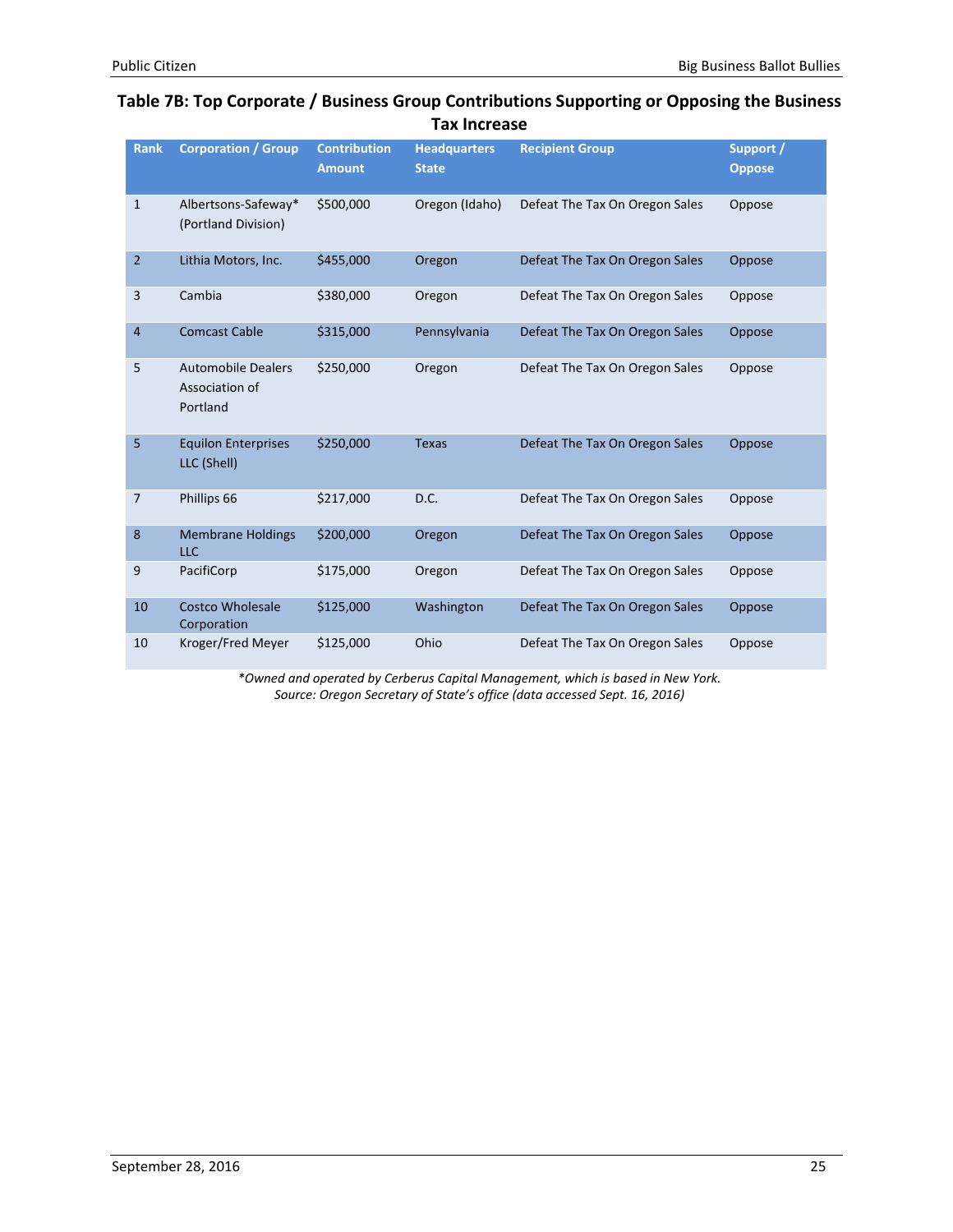## **South Dakota**

South Dakota has [the](#page-23-1) distinction of being the first in the U.S. to adopt the initiative and referendum process, in 1898.<sup>59</sup> Today it is the battleground for ten initiatives, including two competing initiatives that are focused on the short-term lending industry: the South Dakota Payday Lending Initiative (Initiated Measure 21) and the South Dakota Limit on Statutory Interest Rates for Loans (Constitutional Amendment U).

To qualify for the South Dakota ballot, a statute campaign must collect at as many voters' signatures as five percent of the votes cast in previous gubernatorial election – 13,871 in 201[6.](#page-25-0) For a constitutional amendment campaign, the [th](#page-25-1)reshold is ten percent – 27,741 in 2016. <sup>60</sup> These thresholds are 12 percent lower than 2014. 61

It should be noted that the state of South Dakota's comparatively poor campaign finance disclosure requirements make it difficult to assess campaign fundraising and spending during the course of an election. Campaign disclo[su](#page-25-2)res are required only three times per election cycle: pre-primary, postprimary and pre-general.<sup>62</sup> The gap in data between the critical fundraising months between August 12 a[nd](#page-25-3) October 28 creates relative vacuum of campaign finance data in the run up to Election Day.<sup>63</sup> Nevertheless, the available data reveal an early fundraising advantage for the corporate-backed opponent of the Payday Lending Initiative and the corporate-backed proponent of Limit on Statutory Interest Rates for Loans. So far, a si[ngl](#page-25-4)e corporation, Select Management Resources LLC, a Georgia-based short-term lending company,  $64$  is the sole entity spending to defeat the Payday Lending initiative and pass the Limit on Statutory Interest Rates for Loans.

 <sup>59</sup> Craig Holman, Ph.D., "An Assessment of New Jersey's Proposed Limited Initiative Process," Brennan Center for Justice at NYU School of Law (Dec. 31, 2000)[, https://www.brennancenter.org/publication/assessment](https://www.brennancenter.org/publication/assessment-new-jerseys-proposed-limited-initiative-process-0)[new-jerseys-proposed-limited-initiative-process-0,](https://www.brennancenter.org/publication/assessment-new-jerseys-proposed-limited-initiative-process-0) page 6

<span id="page-25-0"></span><sup>60</sup> Ballotpedia, "Signature requirements for ballot measures in South Dakota," (Accessed Sept. 20, 2016), [https://ballotpedia.org/Signature\\_requirements\\_for\\_ballot\\_measures\\_in\\_South\\_Dakota](https://ballotpedia.org/Signature_requirements_for_ballot_measures_in_South_Dakota)

<span id="page-25-1"></span><sup>61</sup> And 17 percent lower than 2010. *Ibid.* 

<span id="page-25-2"></span><sup>62</sup> In 2016, May 27, August 12 and October 28. South Dakota Campaign Finance Reporting Guidelines, 2016- 2017[, https://sdsos.gov/elections-voting/assets/2016 Manual.pdf](https://sdsos.gov/elections-voting/assets/2016%20Manual.pdf)

<span id="page-25-5"></span><span id="page-25-3"></span> $63$  This particular weakness is highlighted by the example of the Defeat 22 campaign, which was formed to oppose Initiated Measure 22, the South Dakota Revision of State Campaign Finance and Lobbying Laws. Because Defeat 22's paperwork was not filed on July 1, 2016, the committee is not required to make any public campaign finance disclosures until October 28. Nevertheless, the potential for Defeat 22 to be the beneficiary of corporate money is clear, as the group's chair, Ben Lee, also is the state director for the South Dakota chapter of Americans for Prosperity, a group backed by the billionaire owners of Koch Industries, Charles and David Koch. See Laurie Bennett, "Tracking Koch Money and Americans for Prosperity" Forbes (March 31, 2012)[, http://www.forbes.com/sites/lauriebennett/2012/03/31/tracking-koch-money-and](http://www.forbes.com/sites/lauriebennett/2012/03/31/tracking-koch-money-and-americans-for-prosperity/#1b293e481822)[americans-for-prosperity/ -](http://www.forbes.com/sites/lauriebennett/2012/03/31/tracking-koch-money-and-americans-for-prosperity/#1b293e481822) 1b293e481822

<span id="page-25-4"></span><sup>64</sup> Marcus Stern, "Roderick Aycox, Title-Lending Leader, Donates To Pro-Romney Super PAC Restore Our Future" Reuters (March 15, 2012), [http://www.huffingtonpost.com/2012/03/15/roderick-aycox-auto-title](http://www.huffingtonpost.com/2012/03/15/roderick-aycox-auto-title-loans-romney-super-pac_n_1348215.html)[loans-romney-super-pac\\_n\\_1348215.html](http://www.huffingtonpost.com/2012/03/15/roderick-aycox-auto-title-loans-romney-super-pac_n_1348215.html)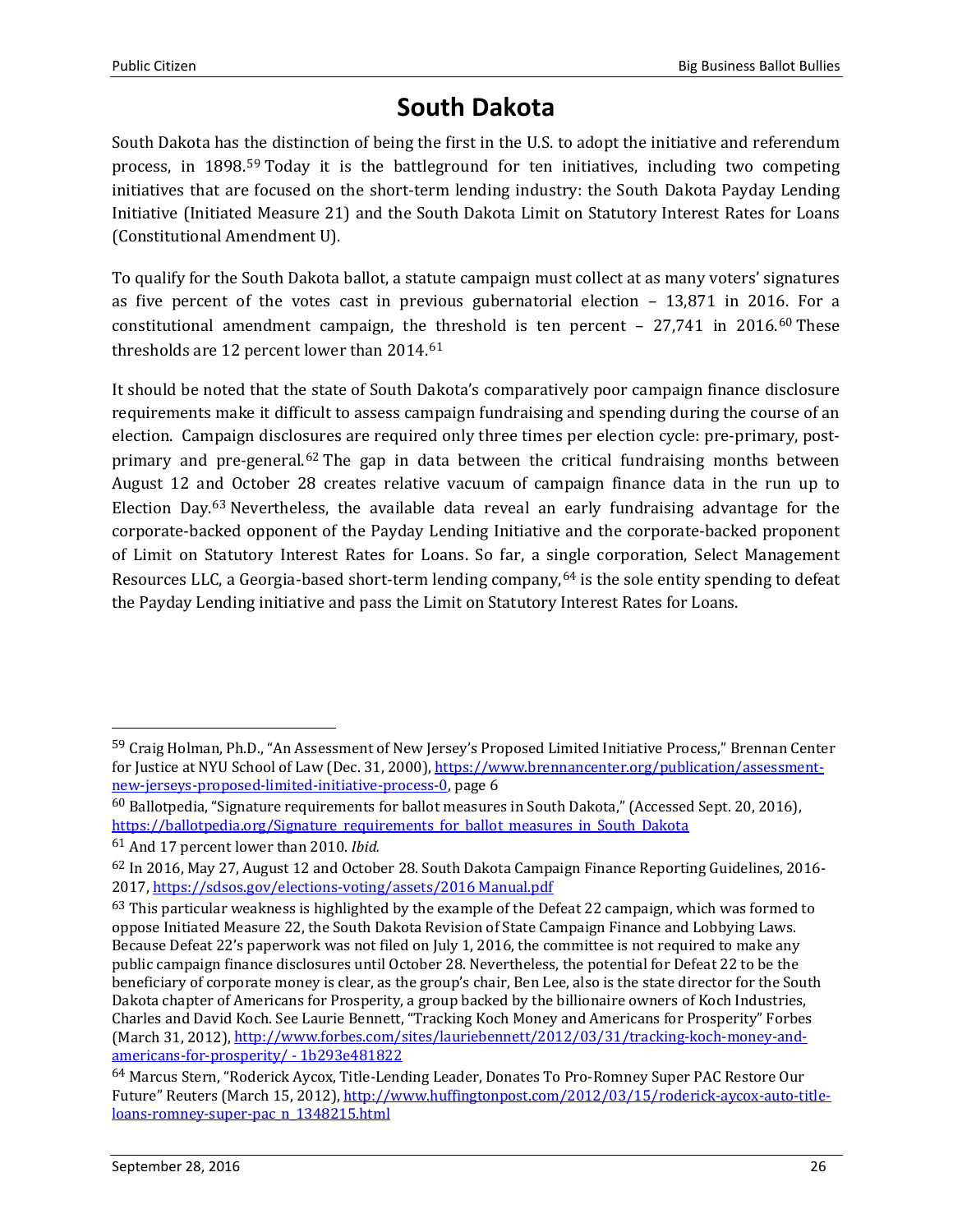#### **South Dakota Payday Lend[ing](#page-25-5) Initiative (Initiated Measure 21)**

The South Dakota Payday Lending Initiative<sup>65</sup> would cap the interest rate for short-ter[m](#page-26-0) loans in South Dakota at 36 percent, effectively eliminating so-called "payday" lending in the state.<sup>66</sup>



The group South Dakotans for Responsible Lending is the initiative's primary supporter, with its largest contributions being an in-kind consulting gift from the Center for Responsible Lending wor[th](#page-26-1) \$5,824 and a financial gift of \$3,399 from Church at the Gate, a Sioux Falls Christian group.<sup>67</sup> Documents have been filed for the creation of another pro-initiative group, called Yes on 21, but no public report of contributions this groups may have received have been made available.

The single opponent to this initiative is Give Us Credit South Dakota, which the most recent public campaign finance reports show i[s b](#page-26-2)eing funded almost exclusively by Select Management Resources, which has contributed \$646,127. <sup>68</sup> Select Management Resources is a title-lender company (payday lenders that take for collateral a customer's car title) which owns LoanMax, a short-term lender with operations in South Dakota. Select Management Resources and its owner, Roderick Aycox, have a

<span id="page-26-3"></span> <sup>65</sup> Language of the Payday Lending Initiative filed with the South Dakota attorney general's office, available at <https://sdsos.gov/elections-voting/assets/IM2136MoneyLenders.pdf>

<span id="page-26-0"></span><sup>66</sup> David Montgomery, "Payday loans could cease in South Dakota" *Argus Leader* (Dec. 14, 2014), [http://www.argusleader.com/story/news/politics/2014/12/13/payday-loans-cease-south](http://www.argusleader.com/story/news/politics/2014/12/13/payday-loans-cease-south-dakota/20387531/)[dakota/20387531/](http://www.argusleader.com/story/news/politics/2014/12/13/payday-loans-cease-south-dakota/20387531/)

<span id="page-26-1"></span><sup>67</sup> Campaign Finance Disclosure Statement (SDCL 12-27) filed by South Dakotans for Responsible Lending available via the South Dakota secretary of state,

[https://sdcfr.sdsos.gov/Document.aspx?DocumentID=3049&type=img;](https://sdcfr.sdsos.gov/Document.aspx?DocumentID=3049&type=img) Church at the Gate website available a[t http://churchatthegate.com/home](http://churchatthegate.com/home)

<span id="page-26-2"></span> $68$  A single unitemized donation of \$100 is included in the publicly filed documents with no name associated with it. See Campaign Finance Disclosure Statement filed by Give Us Credit South Dakota available via the South Dakota secretary of state, <https://sdcfr.sdsos.gov/Document.aspx?DocumentID=3019&type=img>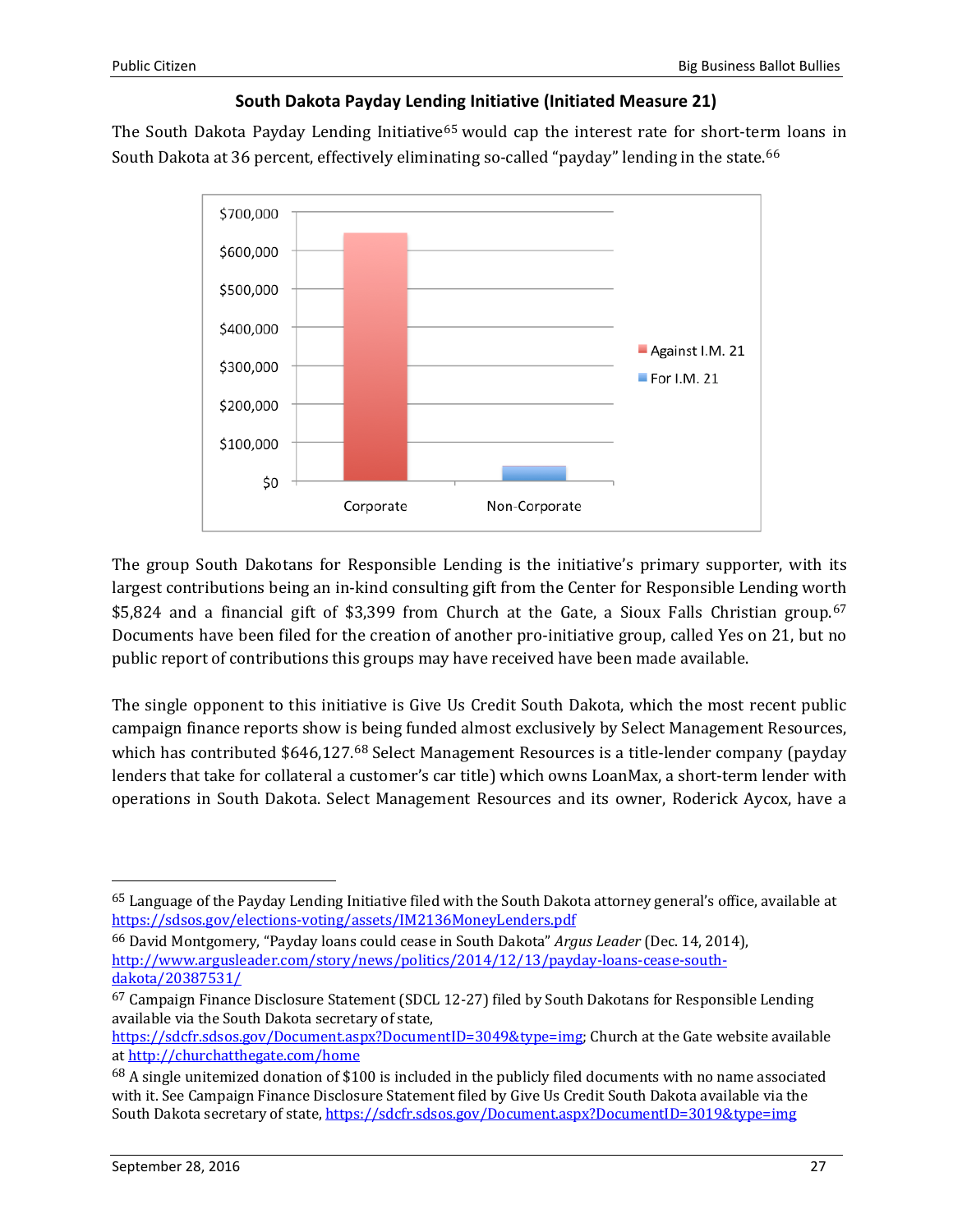history of political activity, including \$300,000 in contri[but](#page-26-3)ions to Restore Our Future, a super PAC that supported Gov. Mitt Romney's 2012 presidential bid.<sup>69</sup>

Select Management Resources sued South D[ak](#page-27-0)ota Attorney General Marty Jackley to have the Payday Lending Initiative r[em](#page-27-1)oved from the ballot.<sup>70</sup> The South Dakota Supreme Court unanimously ruled against the company and allowed the initiative to proceed to the ballot.<sup>71</sup>

#### **Table 8A: Corporate-Backed Opponents of the Payday Lending Initiative have Raised 16 Times More Money Than the Initiative's Opponents**

| <b>Group Name</b>                            | Support /<br><b>Oppose</b> | <b>Corporate / Business</b><br><b>Group Contributions</b> | <b>Total Contributions</b> | <b>Number of</b><br><b>Contributions</b> | % Corporate /<br><b>Business Group</b><br><b>Contributions</b> |
|----------------------------------------------|----------------------------|-----------------------------------------------------------|----------------------------|------------------------------------------|----------------------------------------------------------------|
| Yes on 21                                    | Support                    | \$0                                                       | \$0                        | $\Omega$                                 | n/a                                                            |
| South Dakotans<br>for Responsible<br>Lending | Support                    | \$0                                                       | \$40,121                   | 28                                       | 0%                                                             |
| Give Us Credit<br>South Dakota               | Oppose                     | \$646,127                                                 | \$646,227                  | 3                                        | 99.9%                                                          |

*Source: South Dakota Secretary of State's office[72](#page-27-2) (data accessed Aug. 19, 2016)*

#### **Table 8B: Top Corporate / Business Group Contributions Supporting or Opposing the Payday Lending Initiative**

| <b>Rank</b> | <b>Corporation / Group</b>         | <b>Contribution</b><br><b>Amount</b> | <b>Headquarters</b><br><b>State</b> | <b>Recipient Group</b>      | Support / Oppose |
|-------------|------------------------------------|--------------------------------------|-------------------------------------|-----------------------------|------------------|
|             | Select Management<br>Resources LLC | \$646.127                            | Georgia                             | Give Us Credit South Dakota | Oppose           |

*Source: South Dakota Secretary of State's office (data accessed Aug. 19, 2016)*

#### **South Dakota Limit on Statutory Interest Rates for Loans (Constitutional Amendment U)**

The South Dakota Limit on Statutory Interest Rates for Loans would amend the state's constitution so that there would be no limit on the amount of interest a lender may charge a borrower, so long as

<span id="page-27-3"></span> $69$  Data from the Center for Responsive Politics show Aycox supporting both Republican and Democratic parties and candidates. Aycox has apparently not contributed toward electing any presidential candidates in 2016. See

[http://www.opensecrets.org/indivs/search.php?sort=A&name=Rod+Aycox&state=&zip=&employ=&cand=&](http://www.opensecrets.org/indivs/search.php?sort=A&name=Rod%2BAycox&state=&zip=&employ=&cand=&soft=&cycle=All) [soft=&cycle=All](http://www.opensecrets.org/indivs/search.php?sort=A&name=Rod%2BAycox&state=&zip=&employ=&cand=&soft=&cycle=All)

<span id="page-27-0"></span><sup>70</sup> Lacey Louwagie, "Payday Lender Calls 36% Rate Cap Impossible" Courthouse News, (June 11, 2015), <http://www.courthousenews.com/CNSNEWS/Story/Index/79515>

<span id="page-27-1"></span><sup>71</sup> Lacey Louwagie, "Payday Lending Cap Will Go to S.D. Voters" Courthouse News, (April 4, 2016), <http://www.courthousenews.com/2016/04/04/payday-lending-cap-will-go-to-s-d-voters.htm>

<span id="page-27-2"></span><sup>72</sup> Campaign finance data available via South Dakota Secretary of State's office,<https://sdcfr.sdsos.gov/> (Accessed Aug. 19, 2016)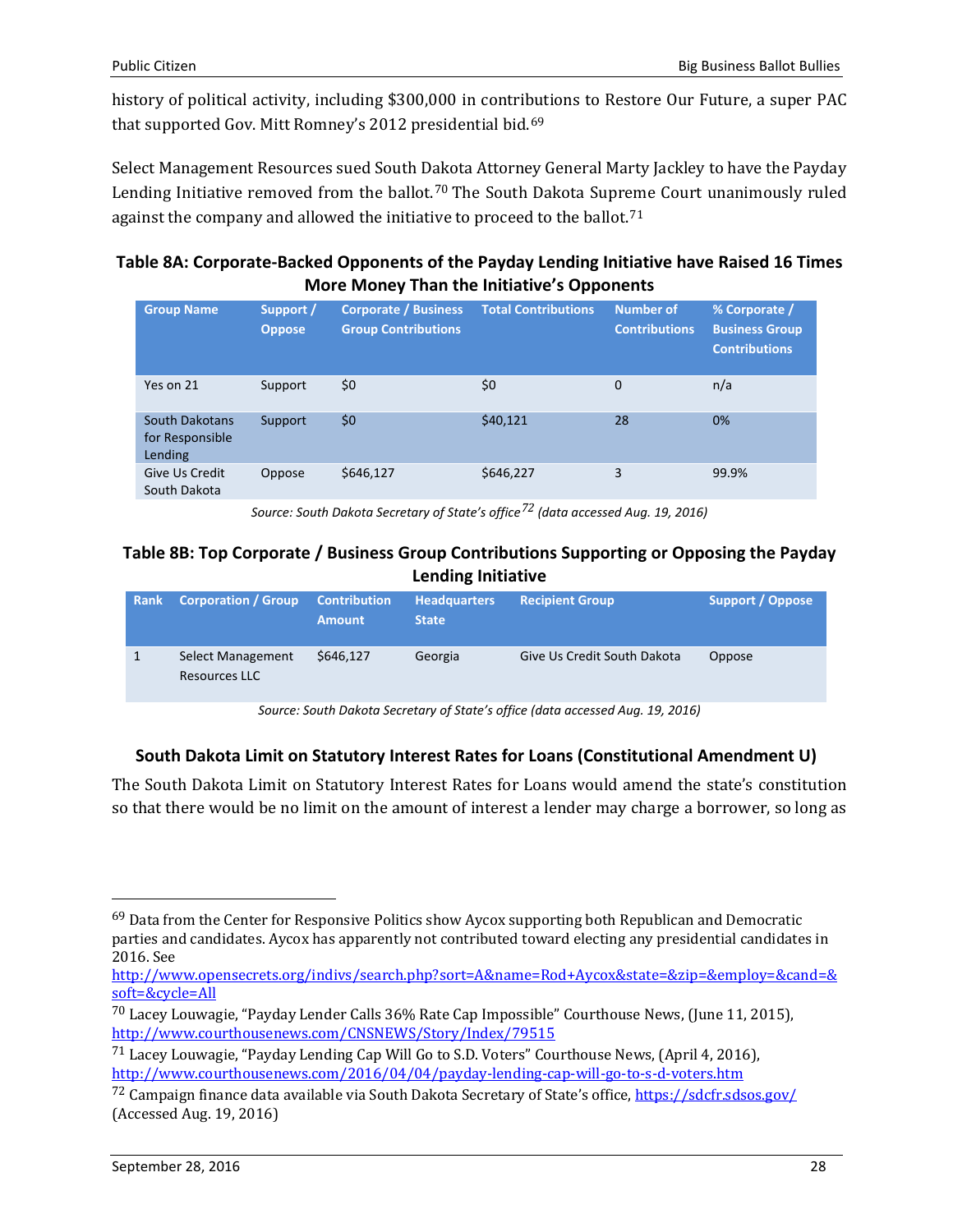the interest rate is a[gre](#page-27-3)ed to in writing; if no written agreement is made, the annual interest rate is capped at 18 percent. 73



As written, if voters approve both payday lending initiatives, Constitutional Amendment U would supercede Initiated Measure 21, effectively nullifying the [ca](#page-28-0)mpaigns effort to limit interest rates and making enacting future interest limits extremely difficult.<sup>74</sup>

The corporate-backed South Dakotans for Fair Lending formed in an apparent effort to undermine South Dakotans [for](#page-28-1) Responsible Lending, the initiative cam[pa](#page-28-2)ign group supporting the 36 percent interest rate cap.<sup>75</sup> This initiative also faced a legal challenge,<sup>76</sup> but ultimately prevailed.

Like Give Us Credit South Dakota, South Dakotans for Fair Lending is funded exclusively by Select Management Resources and has received more than \$1.7 million from the company. Another group, No On 'U'sury, has formed to oppose this initiative, but no public report of funds this group has received are available.

[voting/assets/2016\\_CA\\_LimitingtheAbilitytoSetStatutoryInterestRatesforLoans.pdf](https://sdsos.gov/elections-voting/assets/2016_CA_LimitingtheAbilitytoSetStatutoryInterestRatesforLoans.pdf)

<sup>&</sup>lt;sup>73</sup> Language of the constitutional amendment filed with the South Dakota attorney general's office, available a[t https://sdsos.gov/elections-](https://sdsos.gov/elections-voting/assets/2016_CA_LimitingtheAbilitytoSetStatutoryInterestRatesforLoans.pdf)

<span id="page-28-0"></span><sup>74</sup> See Nicole Tschetter, "Payday loans front and center on SD November ballot," KOTA-TV News (Sept. 19, 2016),<http://www.kotatv.com/content/news/Payday--393470051.html>

<span id="page-28-1"></span><sup>75</sup> Anndrea Anderson, "Hildebrand: 18% Payday Loan Petition Backed By Lending Companies" KDLT News (Sept. 16, 2015)[, http://www.kdlt.com/news/local-news/hildebrand-18-payday-loan-petition-backed-by](http://www.kdlt.com/news/local-news/hildebrand-18-payday-loan-petition-backed-by-lending-comapnies/35315306)[lending-comapnies/35315306](http://www.kdlt.com/news/local-news/hildebrand-18-payday-loan-petition-backed-by-lending-comapnies/35315306)

<span id="page-28-3"></span><span id="page-28-2"></span><sup>76</sup> Ronald Hawkins, "Constitutional Amendment dealing with interest rate caps challenged" KSFY (Feb. 3, 2016), [http://www.ksfy.com/home/headlines/Constitutional-Amendment-dealing-with-interest-rate-caps](http://www.ksfy.com/home/headlines/Constitutional-Amendment-dealing-with-interest-rate-caps-challenged--367596141.html)[challenged--367596141.html](http://www.ksfy.com/home/headlines/Constitutional-Amendment-dealing-with-interest-rate-caps-challenged--367596141.html)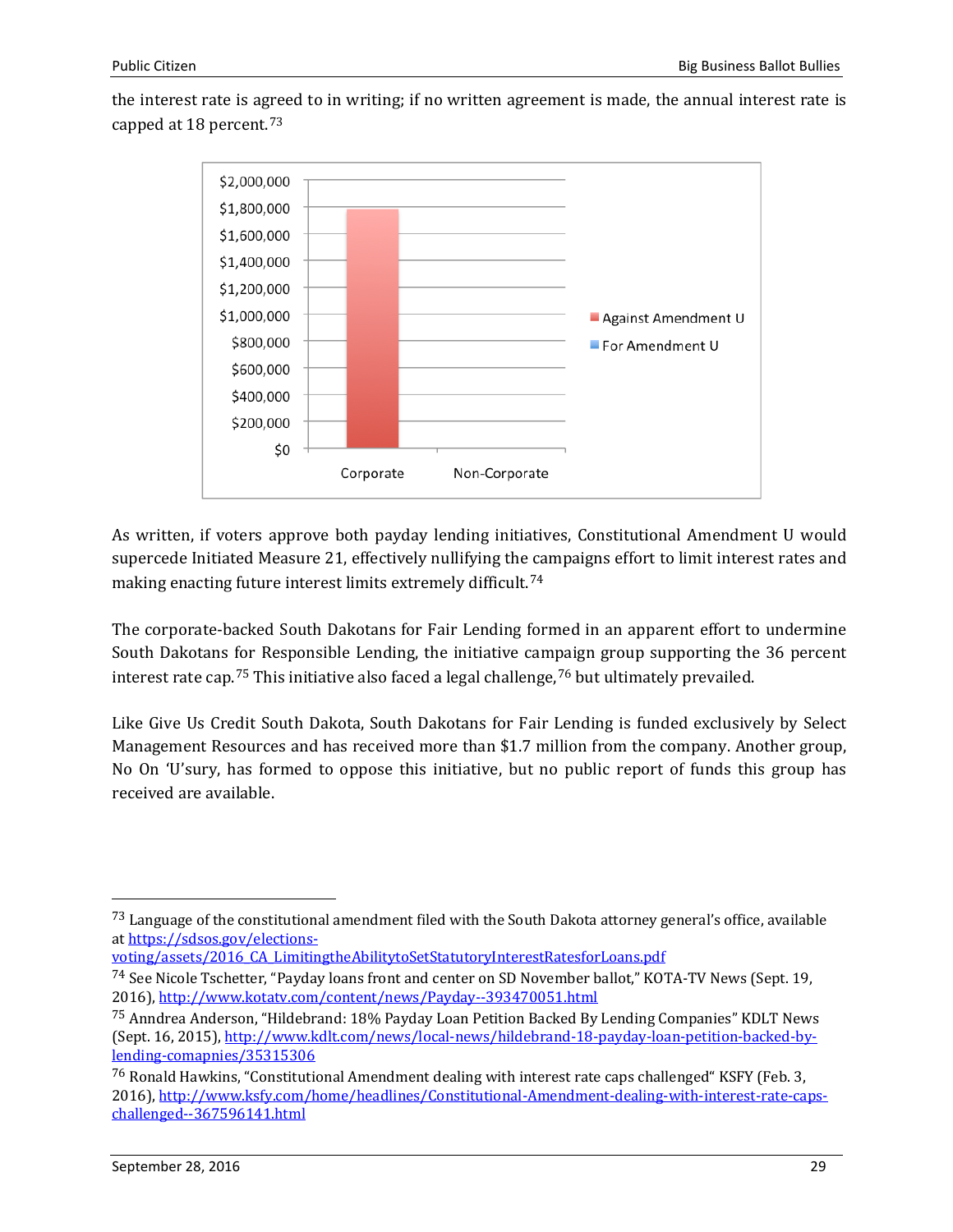#### **Table 9A: Corporate-Backed Proponents of Constitutional Amendment U have Outraised Their Opponents by \$1.7 Million to Nothing**

| <b>Group Name</b>                  | Support /<br><b>Oppose</b> | <b>Corporate / Business</b><br><b>Group Contributions</b> | <b>Total Contributions</b> | <b>Number of</b><br><b>Contributions</b> | % Corporate /<br><b>Business Group</b><br><b>Contributions</b> |
|------------------------------------|----------------------------|-----------------------------------------------------------|----------------------------|------------------------------------------|----------------------------------------------------------------|
| South Dakotans<br>for Fair Lending | Support                    | \$1,781,612                                               | \$1,781,612                | 2                                        | 100%                                                           |
| No On 'U'sury                      | Oppose                     | \$0                                                       | \$0                        | 0                                        | n/a                                                            |

*Source: South Dakota Secretary of State's office (data accessed Aug. 19, 2016)*

#### **Table 9B: Top Corporate / Business Group Contributions Supporting or Opposing Constitutional Amendment U**

| Rank | <b>Corporation / Group</b>                | <b>Contribution</b><br><b>Amount</b> | <b>Headquarters</b><br><b>State</b> | <b>Recipient Group</b>             | <b>Support / Oppose</b> |
|------|-------------------------------------------|--------------------------------------|-------------------------------------|------------------------------------|-------------------------|
|      | Select Management<br><b>Resources LLC</b> | \$1,781,612                          | Georgia                             | South Dakotans for Fair<br>Lending | Support                 |

*Source: South Dakota Secretary of State's office (data accessed Aug. 19, 2016)*

## **A Note on Gambling Initiatives**

In 2014, nearly \$60 million was spent on initiatives for casinos or other efforts to expand gaming businesses in states, and the top corporate spender among all ballot initiatives was Mile High USA, which contributed \$19.[8 m](#page-28-3)illion toward a Colorado initiative to expand gambling in that state (which ultimately failed).<sup>77</sup>

In 2016, there will be gambling-related initiatives on the ballot in four states: Arkansas, Massachusetts, New Jersey and Rhode Island. A total of more than \$2.1 million in contributions supporting these initiatives has been reported so far from these states (except New Jersey, where committees spending for or against initiatives are not required to file campaign finance reports until mid-October). In each case where contributions are disclosed, the primary, if not only, contributor to campaigns supporting these initiatives is the business that will benefit from its passage.

<span id="page-29-0"></span> <sup>77</sup> Liz Essley White, "Big business crushed ballot measures in 2014," The Center for Public Integrity (Feb. 5, 2015),<https://www.publicintegrity.org/2015/02/05/16693/big-business-crushed-ballot-measures-2014>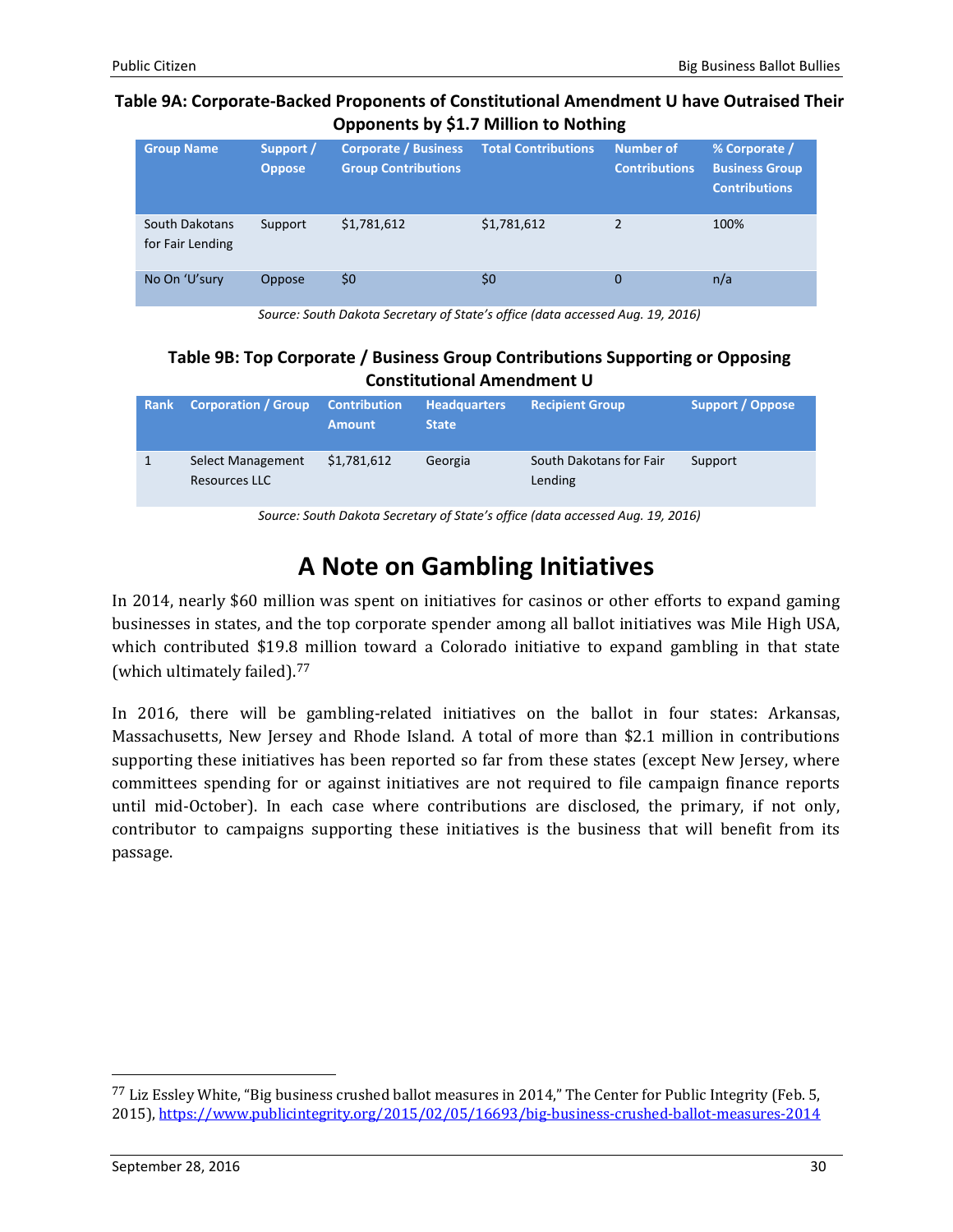| <b>State</b> | <b>Initiative</b>                                                                 | <b>Total Supporting Contributions</b> | <b>Top Contributor</b>                       |
|--------------|-----------------------------------------------------------------------------------|---------------------------------------|----------------------------------------------|
| Ark.         | Three New Casinos<br>Amendment (Issue 5)                                          | \$1,027,959                           | <b>Cherokee Nation</b><br>Businesses, LLC    |
| Mass.        | Authorization of a Second<br>Slots Location (Question 1)                          | \$390,000                             | <b>Capital Productions</b>                   |
| R.1.         | Rhode Island Twin River<br>Casino in Tiverton<br>(Question 1)                     | \$774,580                             | <b>Twin River</b><br><b>Management Group</b> |
| N.J.         | Allowance for Casinos in<br><b>Two Additional Counties</b><br>(Public Question 1) | n/a                                   | n/a                                          |

#### **Table 10: Gambling Initiatives and Contributions**

*Source: Ballotpedia.[78](#page-29-0)*

### **Conclusion**

Voters will have the final say on how the initiatives analyzed in this report will fare. But even if corporate interests are defeated in every instance analyzed in this report, their willingness to spend vast sums to oppose reforms that may impact their profits undermines the democratic promise of the initiative and referenda.

Corporate spending on political advertising as well as increasingly aggressive campaign tactics such as decoy petitions and "decline to sign" efforts demonstrate business interests' unique ability to transform financial power into political power. The result is that proponents of reforms that restrict corporate power – including p[res](#page-30-0)sing economic, environmental and health care reforms that Americans overwhelmingly support<sup>79</sup> – face an enormous uphill struggle.

There are policies, however, that can help restore the balance of power so that citizens, and not corporations, have greater power in democratic decision-making. First, states can improve disclosure policies so the public can be informed about who (or, in the case of corporations, what) is spending money to influence votes. Some states have been better than others at enacting robust disclosure laws; the Center for Public Integrity's "State Integrity Report," for which transparency in "political financing" is a major metric and in which only three states rank higher than D+, shows

<span id="page-30-1"></span><sup>&</sup>lt;sup>78</sup> Arkansas: https://ballotpedia.org/Arkansas\_Three\_New\_Casinos\_Amendment, Issue\_5 (2016) ; Massachusetts:

[https://ballotpedia.org/Massachusetts\\_Authorization\\_of\\_a\\_Second\\_Slots\\_Location,\\_Question\\_1\\_\(2016\)](https://ballotpedia.org/Massachusetts_Authorization_of_a_Second_Slots_Location,_Question_1_(2016)) ; Rhode Island: [https://ballotpedia.org/Rhode\\_Island\\_Twin\\_River\\_Casino\\_in\\_Tiverton,\\_Question\\_1\\_\(2016\)](https://ballotpedia.org/Rhode_Island_Twin_River_Casino_in_Tiverton,_Question_1_(2016)) ; New Jersey:

https://ballotpedia.org/New Jersey Allowance for Casinos in Two Additional Counties, Public Question 1 [\(2016\).](https://ballotpedia.org/New_Jersey_Allowance_for_Casinos_in_Two_Additional_Counties,_Public_Question_1_(2016)) New Jersey data expected to be available in mid-October via the New Jersey Campaign Financing and Lobbying Database[, http://www.elec.state.nj.us/publicinformation.htm](http://www.elec.state.nj.us/publicinformation.htm)

<span id="page-30-0"></span><sup>79</sup> Robert Weissman, "Americans Agree; It's Corporate Power That's In Our Way," *The Huffington Post* (April 9, 2016) [http://www.huffingtonpost.com/robert-weissman/americans-agree-its-corpo\\_b\\_9650318.html](http://www.huffingtonpost.com/robert-weissman/americans-agree-its-corpo_b_9650318.html)